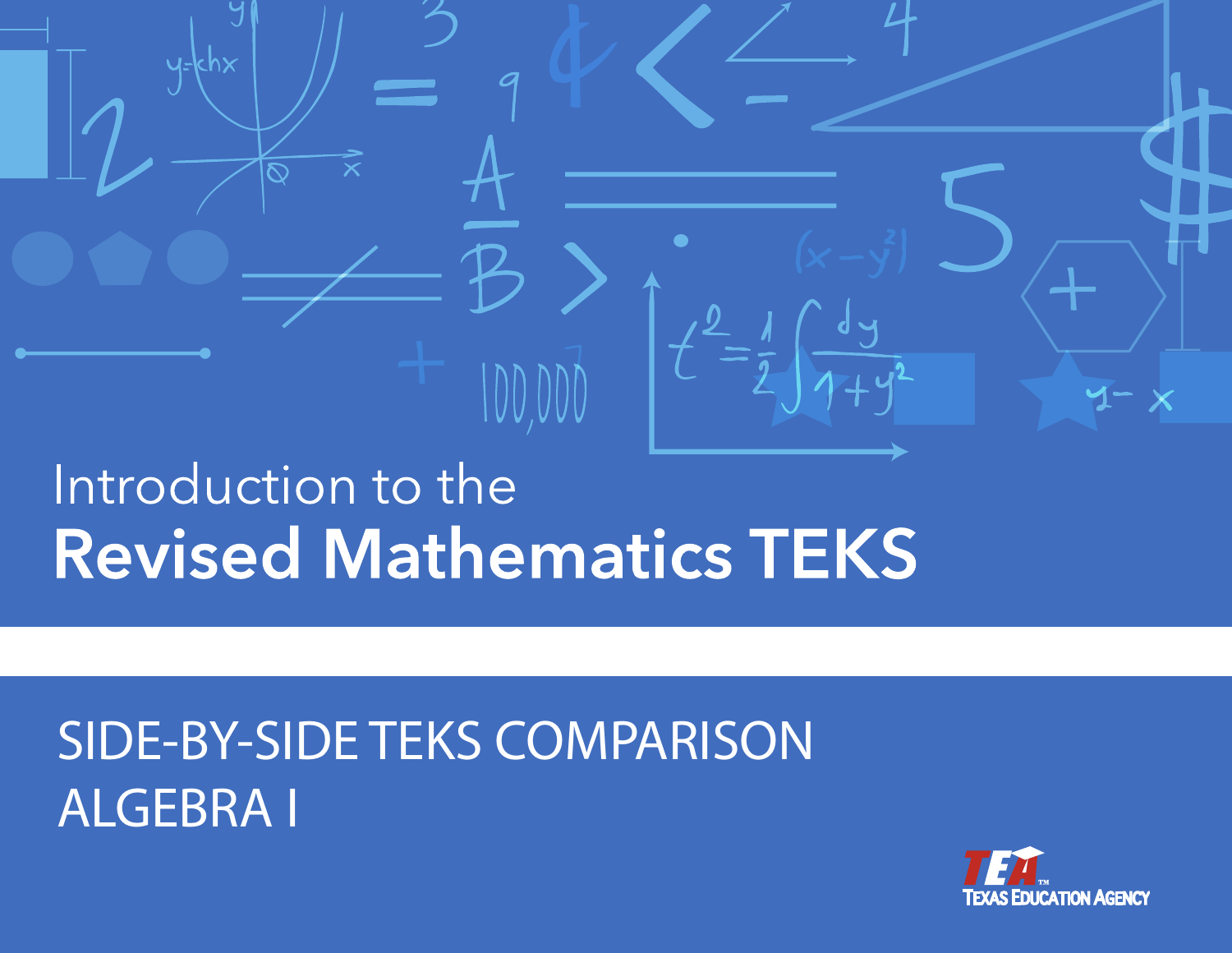

The materials are copyrighted (c) and trademarked (tm) as the property of the Texas Education Agency (TEA) and may not be reproduced without the express written permission of TEA, except under the following conditions:

- Texas public school districts, charter schools, and Education Service Centers may reproduce and use copies of the Materials and Related Materials for the districts' and schools' educational use without obtaining permission from TEA.
- Residents of the state of Texas may reproduce and use copies of the Materials and Related Materials for individual personal use only without obtaining written permission of TEA.
- Any portion reproduced must be reproduced in its entirety and remain unedited, unaltered and unchanged in any way.
- No monetary charge can be made for the reproduced materials or any document containing them; however, a reasonable charge to cover only the cost of reproduction and distribution may be charged.

Private entities or persons located in Texas that are not Texas public school districts, Texas Education Service Centers, or Texas charter schools or any entity, whether public or private, educational or non-educational, located outside the state of Texas MUST obtain written approval from TEA and will be required to enter into a license agreement that may involve the payment of a licensing fee or a royalty.

For information contact: Office of Copyrights, Trademarks, License Agreements, and Royalties, Texas Education Agency, 1701 N. Congress Ave., Austin, TX 78701-1494; phone: 512-463-9270 or 512-463-9437; email: copyrights@tea.state.tx.us.

©2014 Texas Education Agency All Rights Reserved 2014.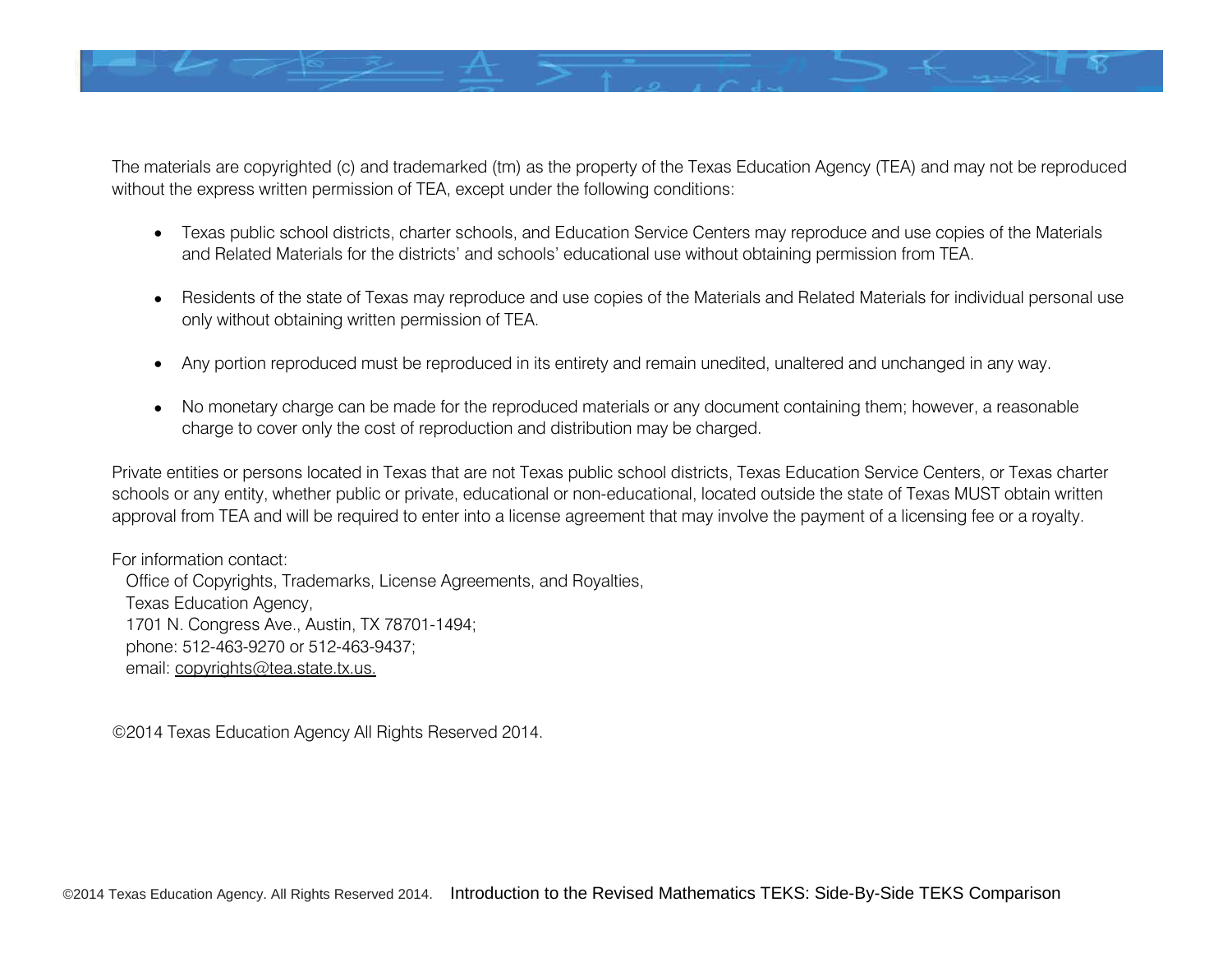| <b>Old TEKS</b> | Current TEKS (2012)                                                                                                                                                                                                                                                                                                                                                                                                                                                                          | <b>Supporting Information</b>                                                                                                                                                                                                 | <b>Notes</b> |
|-----------------|----------------------------------------------------------------------------------------------------------------------------------------------------------------------------------------------------------------------------------------------------------------------------------------------------------------------------------------------------------------------------------------------------------------------------------------------------------------------------------------------|-------------------------------------------------------------------------------------------------------------------------------------------------------------------------------------------------------------------------------|--------------|
|                 | (a) General requirements.<br>Students shall be awarded one credit for<br>successful completion of this course. This<br>course is recommended for students in<br>Grades 8 or 9. Prerequisite: Mathematics,<br>Grade 8 or its equivalent.                                                                                                                                                                                                                                                      | The Revised TEKS (2012) include descriptions<br>of prerequisite coursework.                                                                                                                                                   |              |
|                 | (b) Introduction.<br>(1) The desire to achieve educational<br>excellence is the driving force behind the<br>Texas essential knowledge and skills for<br>mathematics, guided by the college and<br>career readiness standards. By embedding<br>statistics, probability, and finance, while<br>focusing on fluency and solid<br>understanding, Texas will lead the way in<br>mathematics education and prepare all<br>Texas students for the challenges they will<br>face in the 21st century. | A well-balanced mathematics curriculum<br>includes the College and Career Readiness<br>Standards.<br>A focus on mathematical fluency and solid<br>understanding allows for rich exploration of<br>the key ideas of Algebra I. |              |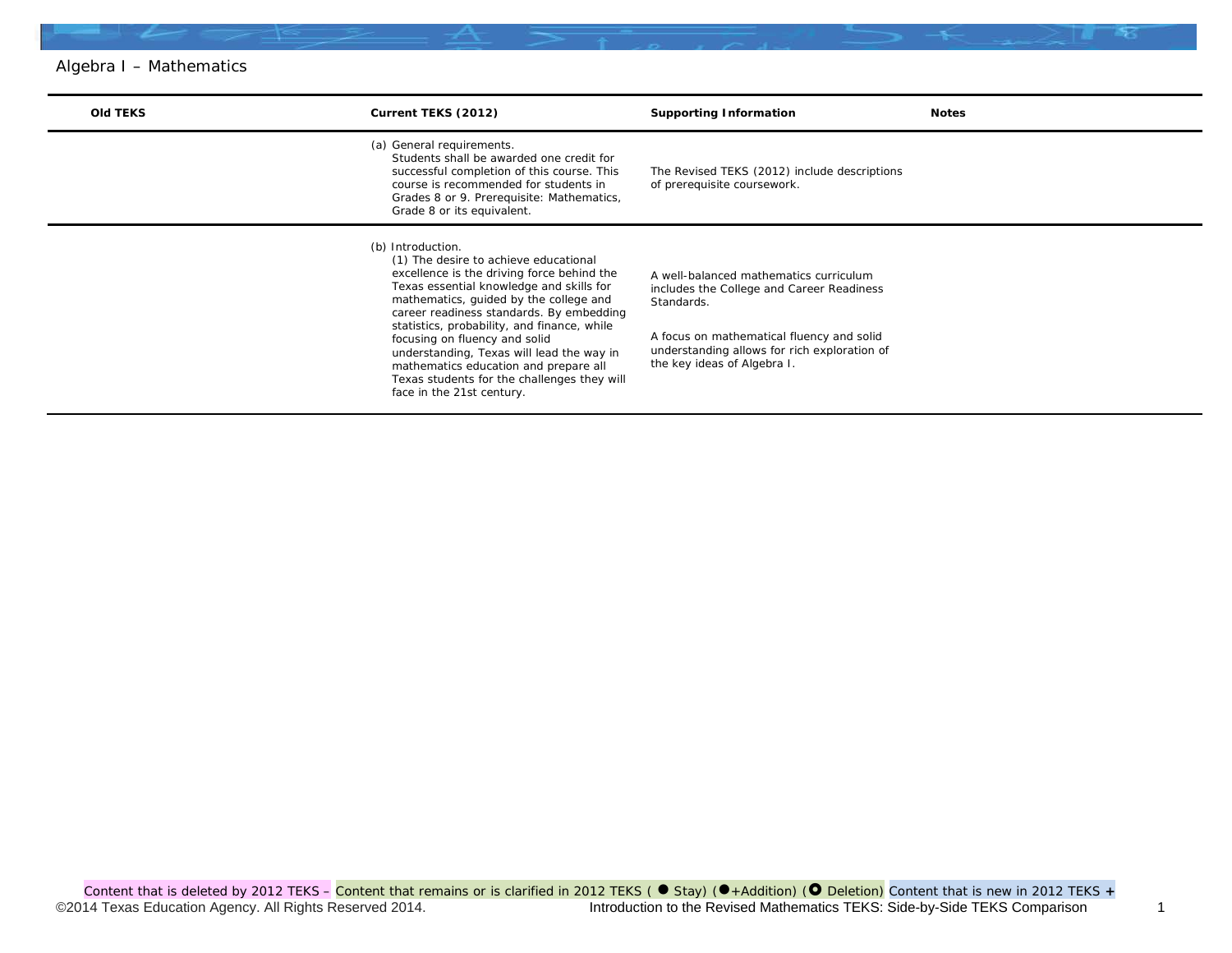| <b>Old TEKS</b>                                                                                                                                                                                                                                                                                                                                                                                                                                                                                                                   | Current TEKS (2012)                                                                                                                                                                                                                                                                                                                                                                                                                                                                                                                                                                                                                                                                                                                                                                              | <b>Supporting Information</b>                                                 | <b>Notes</b> |
|-----------------------------------------------------------------------------------------------------------------------------------------------------------------------------------------------------------------------------------------------------------------------------------------------------------------------------------------------------------------------------------------------------------------------------------------------------------------------------------------------------------------------------------|--------------------------------------------------------------------------------------------------------------------------------------------------------------------------------------------------------------------------------------------------------------------------------------------------------------------------------------------------------------------------------------------------------------------------------------------------------------------------------------------------------------------------------------------------------------------------------------------------------------------------------------------------------------------------------------------------------------------------------------------------------------------------------------------------|-------------------------------------------------------------------------------|--------------|
| (a) Basic understandings.<br>(1) Foundation concepts for high school<br>mathematics. As presented in Grades K-8,<br>the basic understandings of number,<br>operation, and quantitative reasoning;<br>patterns, relationships, and algebraic<br>thinking; geometry; measurement; and<br>probability and statistics are essential<br>foundations for all work in high school<br>mathematics. Students will continue to build<br>on this foundation as they expand their<br>understanding through other mathematical<br>experiences. | (b) Introduction<br>(3) In Algebra I, students will build on the<br>knowledge and skills for mathematics in                                                                                                                                                                                                                                                                                                                                                                                                                                                                                                                                                                                                                                                                                      |                                                                               |              |
| (a) Basic understandings.<br>(2) Algebraic thinking and symbolic<br>reasoning. Symbolic reasoning plays a critical<br>role in algebra; symbols provide powerful<br>ways to represent mathematical situations<br>and to express generalizations. Students use<br>symbols in a variety of ways to study<br>relationships among quantities.                                                                                                                                                                                          | Grades 6-8, which provide a foundation in<br>linear relationships, number and<br>operations, and proportionality. Students<br>will study linear, quadratic, and<br>exponential functions and their related<br>transformations, equations, and<br>associated solutions. Students will connect<br>functions and their associated solutions in<br>both mathematical and real-world<br>situations. Students will use technology to<br>collect and explore data and analyze<br>statistical relationships. In addition,<br>students will study polynomials of degree<br>one and two, radical expressions,<br>sequences, and laws of exponents.<br>Students will generate and solve linear<br>systems with two equations and two<br>variables and will create new functions<br>through transformations. | The Revised TEKS (2012) condense the<br>language of the basic understandings. |              |
| (a) Basic understandings.<br>(3) Function concepts. A function is a<br>fundamental mathematical concept; it<br>expresses a special kind of relationship<br>between two quantities. Students use<br>functions to determine one quantity from<br>another, to represent and model problem<br>situations, and to analyze and interpret<br>relationships.                                                                                                                                                                              |                                                                                                                                                                                                                                                                                                                                                                                                                                                                                                                                                                                                                                                                                                                                                                                                  |                                                                               |              |
| (a) Basic understandings.<br>(4) Relationship between equations and<br>functions. Equations and inequalities arise as<br>a way of asking and answering questions<br>involving functional relationships. Students<br>work in many situations to set up equations<br>and inequalities and use a variety of methods<br>to solve them.                                                                                                                                                                                                |                                                                                                                                                                                                                                                                                                                                                                                                                                                                                                                                                                                                                                                                                                                                                                                                  |                                                                               |              |
|                                                                                                                                                                                                                                                                                                                                                                                                                                                                                                                                   |                                                                                                                                                                                                                                                                                                                                                                                                                                                                                                                                                                                                                                                                                                                                                                                                  |                                                                               |              |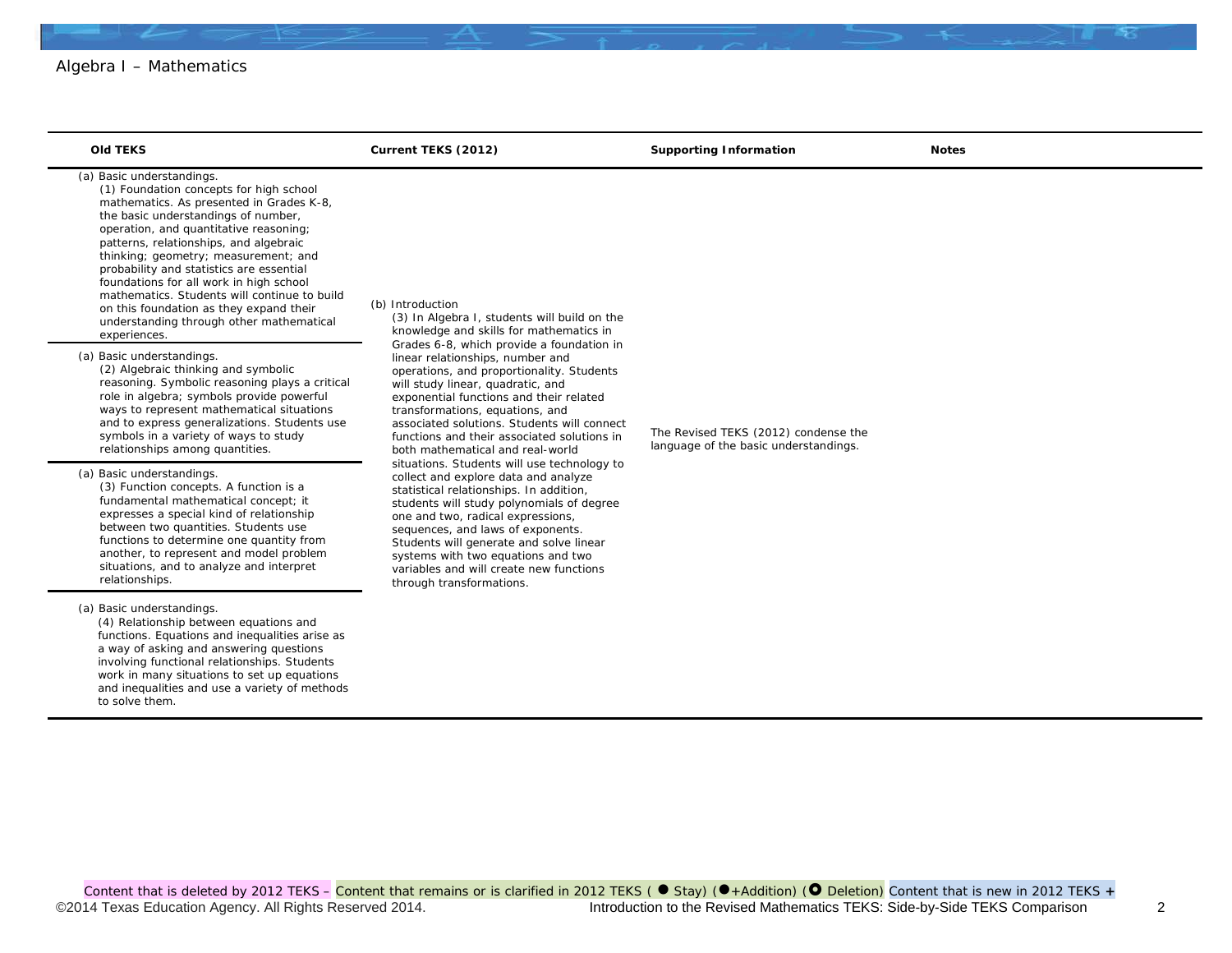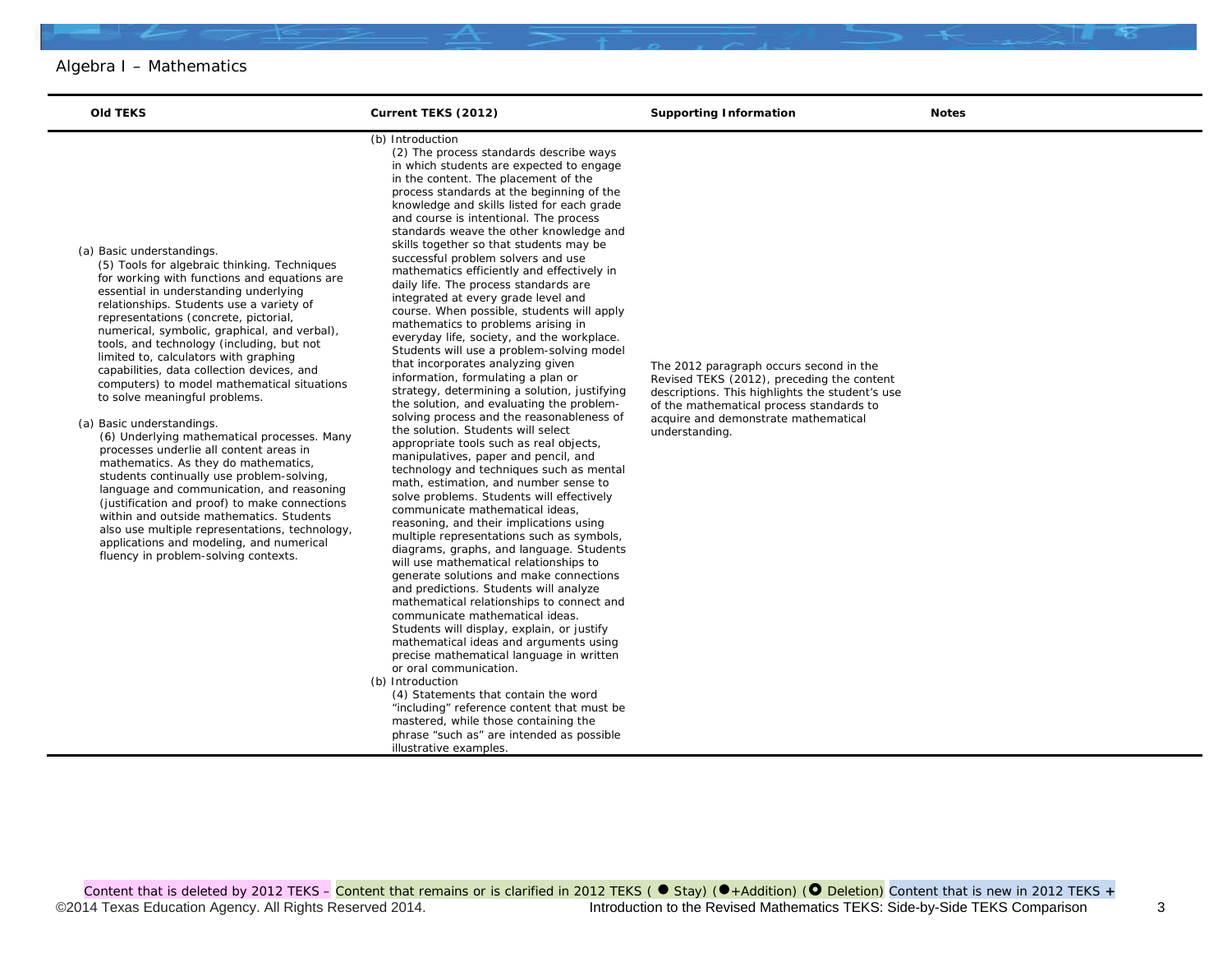|              | <b>Old TEKS: Foundations for functions</b>                                                                                                                                                                                                                                                                                                                                        | Current TEKS (2012)                                                                                                                                                                                                                                                                                                                                                                                                                     | <b>Supporting Information</b>                                                                                                                                                                                                                                                                                                                                                                                                                                                                                                                                            | <b>Notes</b> |
|--------------|-----------------------------------------------------------------------------------------------------------------------------------------------------------------------------------------------------------------------------------------------------------------------------------------------------------------------------------------------------------------------------------|-----------------------------------------------------------------------------------------------------------------------------------------------------------------------------------------------------------------------------------------------------------------------------------------------------------------------------------------------------------------------------------------------------------------------------------------|--------------------------------------------------------------------------------------------------------------------------------------------------------------------------------------------------------------------------------------------------------------------------------------------------------------------------------------------------------------------------------------------------------------------------------------------------------------------------------------------------------------------------------------------------------------------------|--------------|
|              | $A(1)(A)$ Foundations for functions. The<br>student understands that a function represents<br>a dependence of one quantity on another and<br>can be described in a variety of ways.<br>The student is expected to describe<br>independent and dependent quantities in<br>functional relationships.                                                                                |                                                                                                                                                                                                                                                                                                                                                                                                                                         | Describing the relationship between<br>independent and dependent quantities begins<br>in grade 6:<br>Expressions, equations, and relationships<br>6(6)(B)<br>Though the content of this SE is explicitly<br>removed, it is implicitly addressed as<br>students represent functional relationships<br>using function notation to communicate<br>mathematical ideas.<br>Students begin to explore the notion of<br>independent and dependent variables through<br>simple experimental investigations and<br>testing single variables through the science<br>SE $5(2)(A)$ . |              |
| $\mathbf{o}$ | $A(1)(B)$ <b>Foundations for functions.</b> The<br>student understands that a function represents<br>a dependence of one quantity on another and<br>can be described in a variety of ways.<br>The student is expected to gather and<br>record data and use data sets to<br>determine functional relationships<br>between quantities.                                              | A(12)(A) Number and algebraic methods.<br>The student applies the mathematical process<br>standards and algebraic methods to write,<br>solve, analyze, and evaluate equations,<br>relations and functions.<br>The student is expected to decide<br>whether relations represented verbally,<br>tabularly, graphically, and symbolically<br>define a function.                                                                            | When paired with mathematical process<br>standard A(1)(A), the expectation is that<br>students gather and record data.<br>The revised SE focuses on determining<br>whether a functional relationship exists<br>between quantities in a relation. Specificity<br>regarding representations of the relations has<br>been added.<br>Given that a functional relationship exists,<br>representing the relationship between<br>quantities has moved to grade 8:<br>Proportionality<br>8(4)(C)<br>8(5)(A)<br>8(5)(B)                                                           |              |
| $\bullet$ +  | $A(1)(C)$ Foundations for functions. The<br>student understands that a function represents<br>a dependence of one quantity on another and<br>can be described in a variety of ways.<br>The student is expected to describe<br>functional relationships for given problem<br>situations and write equations or<br>inequalities to answer questions arising<br>from the situations. | $A(4)(C)$ Linear functions, equations, and<br>inequalities. The student applies the<br>mathematical process standards to formulate<br>statistical relationships and evaluate their<br>reasonableness based on real-world data.<br>The student is expected to write, with<br>and without technology, linear functions<br>that provide a reasonable fit to data to<br>estimate solutions and make predictions<br>for real-world problems. | Specificity has been added through<br>differentiation by function. Writing equations<br>that are a reasonable fit for data has been<br>distributed among these three revised SEs.<br>Questions may prompt students to estimate<br>solutions and make predictions for real-world<br>problems.<br>Specificity regarding the use of technology<br>has been added. When paired with<br>mathematical process standard A(1)(C), the<br>expectation is that students write functions<br>using algebraic methods and technology.                                                 |              |

Content that is deleted by 2012 TEKS – Content that remains or is clarified in 2012 TEKS ( ● Stay) (●+Addition) ( ● Deletion) Content that is new in 2012 TEKS + ©2014 Texas Education Agency. All Rights Reserved 2014. **Introduction to the Revised Mathematics TEKS:** Side-by-Side TEKS Comparison 4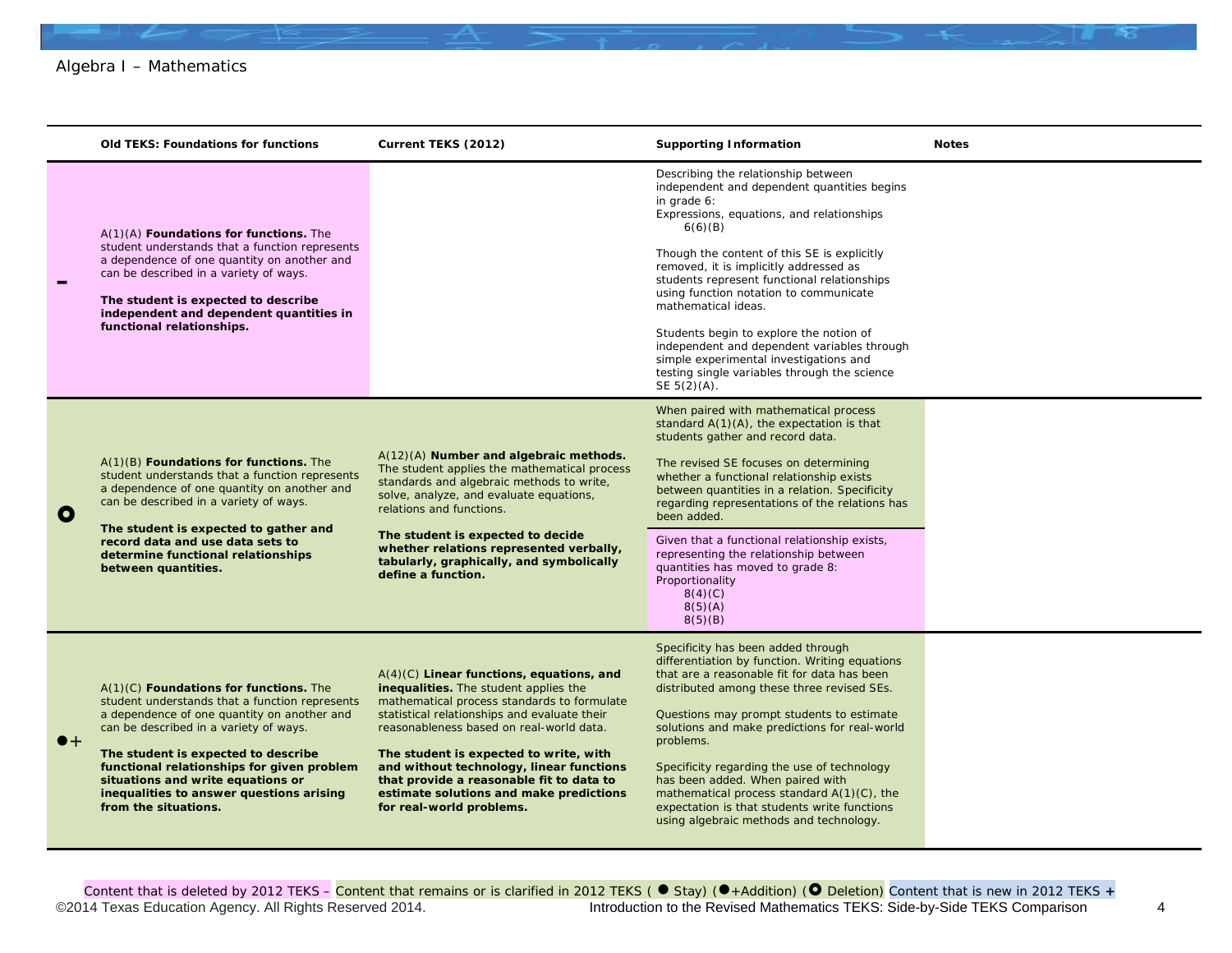|             | <b>Old TEKS: Foundations for functions</b>                                                                                                                                                                                                                                                                                                                                        | Current TEKS (2012)                                                                                                                                                                                                                                                                                                                                                                                                                                                                                                                                                                                                                                                      | <b>Supporting Information</b>                                                                                                                                                                                                                                                                                                                                                      | <b>Notes</b> |
|-------------|-----------------------------------------------------------------------------------------------------------------------------------------------------------------------------------------------------------------------------------------------------------------------------------------------------------------------------------------------------------------------------------|--------------------------------------------------------------------------------------------------------------------------------------------------------------------------------------------------------------------------------------------------------------------------------------------------------------------------------------------------------------------------------------------------------------------------------------------------------------------------------------------------------------------------------------------------------------------------------------------------------------------------------------------------------------------------|------------------------------------------------------------------------------------------------------------------------------------------------------------------------------------------------------------------------------------------------------------------------------------------------------------------------------------------------------------------------------------|--------------|
|             |                                                                                                                                                                                                                                                                                                                                                                                   | $A(2)(H)$ Linear functions, equations, and<br>inequalities. The student applies the<br>mathematical process standards when using<br>properties of linear functions to write and<br>represent in multiple ways, with and without<br>technology, linear equations, inequalities, and<br>systems of equations.<br>The student is expected to write linear<br>inequalities in two variables given a table<br>of values, a graph, and a verbal<br>description.                                                                                                                                                                                                                | Specificity has been added regarding writing<br>linear inequalities. The expectation is that<br>students be able to translate a table of<br>values, a graph, or a verbal description into<br>an inequality. When paired with mathematical<br>process standard $A(1)(A)$ , the expectation is<br>that students write inequalities for questions<br>arising from problem situations. |              |
| $\bullet$ + | $A(1)(C)$ Foundations for functions. The<br>student understands that a function represents<br>a dependence of one quantity on another and<br>can be described in a variety of ways.<br>The student is expected to describe<br>functional relationships for given problem<br>situations and write equations or<br>inequalities to answer questions arising<br>from the situations. | $A(8)(B)$ Quadratic functions and<br>equations. The student applies the<br>mathematical process standards to solve,<br>with and without technology, quadratic<br>equations and evaluate the reasonableness of<br>their solutions. The student formulates<br>statistical relationships and evaluates their<br>reasonableness based on real-world data.<br>The student is expected to write, using<br>technology, quadratic functions that<br>provide a reasonable fit to data to<br>estimate solutions and make predictions<br>for real-world problems.                                                                                                                   | The expectation is that students use tools<br>involving regression.                                                                                                                                                                                                                                                                                                                |              |
|             |                                                                                                                                                                                                                                                                                                                                                                                   | $A(9)(E)$ Exponential functions and<br>equations. The student applies the<br>mathematical process standards when using<br>properties of exponential functions and their<br>related transformations to write, graph, and<br>represent in multiple ways exponential<br>equations, and evaluate, with and without<br>technology, the reasonableness of their<br>solutions. The student formulates statistical<br>relationships and evaluates their<br>reasonableness based on real-world data.<br>The student is expected to write, using<br>technology, exponential functions that<br>provide a reasonable fit to data and<br>make predictions for real-world<br>problems. | The revised SEs specify using technology to<br>write quadratic and exponential functions that<br>provide a reasonable fit to data.                                                                                                                                                                                                                                                 |              |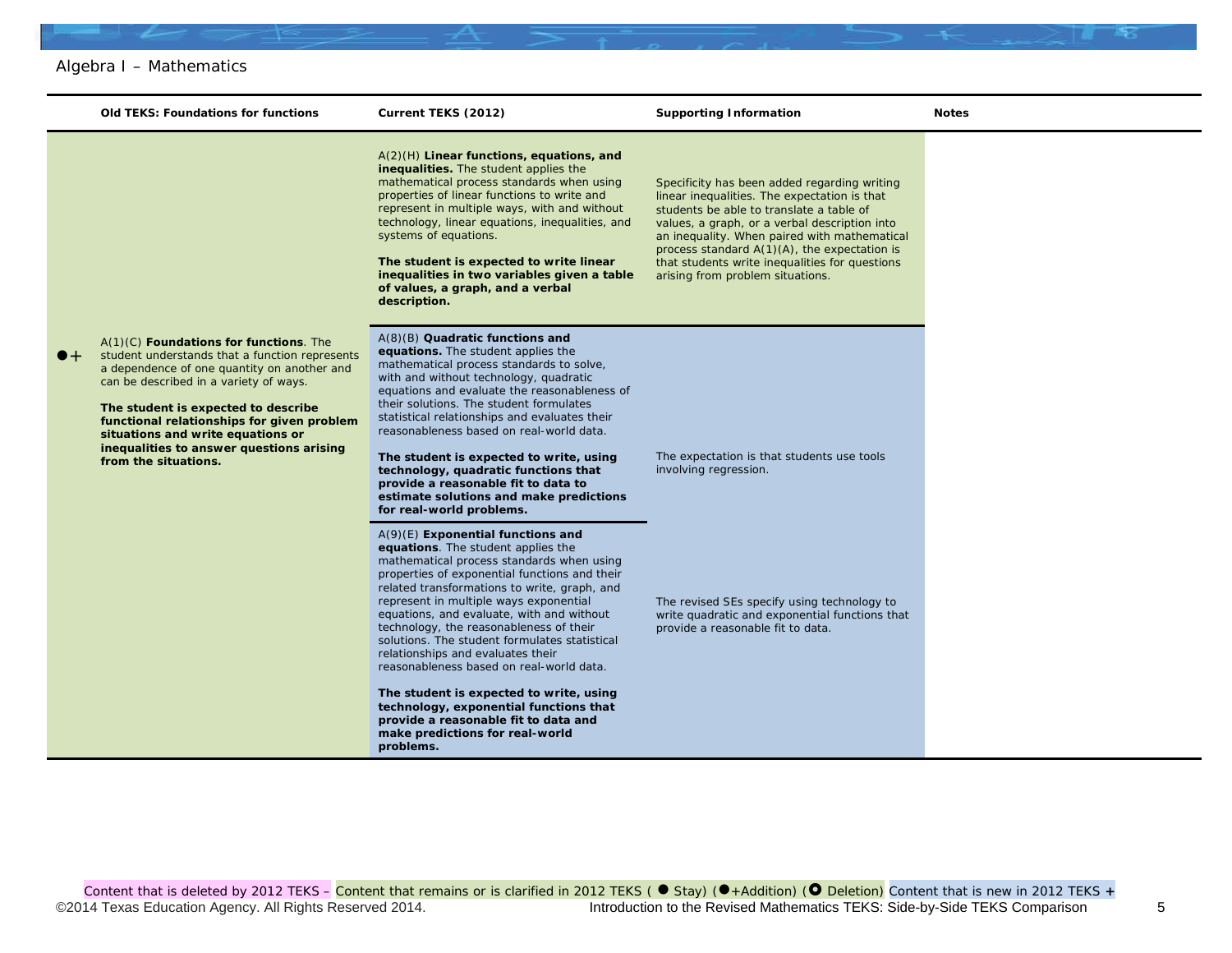|           | <b>Old TEKS: Foundations for functions</b>                                                                                                                                                                                                                                                                                                                                | Current TEKS (2012)                                                                                                                                                                                                                                                                                                                                                                                                                                                                                                                                                                                                                                                                                                                                                                                                                                                                                                                                                                                                                                                                                                                                                                                                                                                                                                                                                    | <b>Supporting Information</b>                                                                                                                                                                                                                                                                                                                                                                                                                                                                                                                                                                                                                                                                                                                                                                                                                                                                                                                                                                                                | <b>Notes</b> |
|-----------|---------------------------------------------------------------------------------------------------------------------------------------------------------------------------------------------------------------------------------------------------------------------------------------------------------------------------------------------------------------------------|------------------------------------------------------------------------------------------------------------------------------------------------------------------------------------------------------------------------------------------------------------------------------------------------------------------------------------------------------------------------------------------------------------------------------------------------------------------------------------------------------------------------------------------------------------------------------------------------------------------------------------------------------------------------------------------------------------------------------------------------------------------------------------------------------------------------------------------------------------------------------------------------------------------------------------------------------------------------------------------------------------------------------------------------------------------------------------------------------------------------------------------------------------------------------------------------------------------------------------------------------------------------------------------------------------------------------------------------------------------------|------------------------------------------------------------------------------------------------------------------------------------------------------------------------------------------------------------------------------------------------------------------------------------------------------------------------------------------------------------------------------------------------------------------------------------------------------------------------------------------------------------------------------------------------------------------------------------------------------------------------------------------------------------------------------------------------------------------------------------------------------------------------------------------------------------------------------------------------------------------------------------------------------------------------------------------------------------------------------------------------------------------------------|--------------|
| $\bullet$ | $A(1)(D)$ Foundations for functions. The<br>student understands that a function represents<br>a dependence of one quantity on another and<br>can be described in a variety of ways.<br>The student is expected to represent<br>relationships among quantities using<br>concrete models, tables, graphs,<br>diagrams, verbal descriptions, equations,<br>and inequalities. | $A(2)(C)$ Linear functions, equations, and<br>inequalities. The student applies the<br>mathematical process standards when using<br>properties of linear functions to write and<br>represent in multiple ways, with and without<br>technology, linear equations, inequalities, and<br>systems of equations.<br>The student is expected to write linear<br>equations in two variables given a table<br>of values, a graph, and a verbal<br>description.<br>$A(2)(H)$ Linear functions, equations, and<br>inequalities. The student applies the<br>mathematical process standards when using<br>properties of linear functions to write and<br>represent in multiple ways, with and without<br>technology, linear equations, inequalities, and<br>systems of equations.<br>The student is expected to write linear<br>inequalities in two variables given a<br>table of values, a graph, and a verbal<br>description.<br>A(2)(1) Linear functions, equations, and<br>inequalities. The student applies the<br>mathematical process standards when using<br>properties of linear functions to write and<br>represent in multiple ways, with and without<br>technology, linear equations, inequalities, and<br>systems of equations.<br>The student is expected to write systems<br>of two linear equations given a table of<br>values, a graph, and a verbal description. | The use of multiple representations for linear<br>relationships begins in middle school:<br>Expressions, equations, and relationships<br>6(6)(C)<br>7(7)(A)<br>8(5)(A)<br>8(5)(B)<br>8(5)(1)<br>Expectations for student use of<br>representations are described in the<br>mathematical process standards. The<br>expectation is that students use these<br>representations to acquire and demonstrate<br>mathematical understanding: A(1)(D),<br>$A(1)(E)$ , and $A(1)(G)$<br>The emphasis of the revised TEKS has shifted<br>to writing equations and linear inequalities<br>from multiple representations and writing<br>equations given specified representations.<br>A verbal description may be a mathematical<br>description. When paired with the<br>mathematical process standards, the verbal<br>description may be a description of a real-<br>world context.<br>A table could consist of points which satisfy<br>the inequality and points which do not. There<br>is the potential for multiple correct answers. |              |
|           | $A(1)(E)$ Foundations for functions. The<br>student understands that a function represents<br>a dependence of one quantity on another and<br>can be described in a variety of ways.<br>The student is expected to interpret and<br>make decisions, predictions, and critical<br>judgments from functional relationships.                                                  |                                                                                                                                                                                                                                                                                                                                                                                                                                                                                                                                                                                                                                                                                                                                                                                                                                                                                                                                                                                                                                                                                                                                                                                                                                                                                                                                                                        | Though the specific language of this SE is<br>explicitly removed, it is subsumed within<br>$A(1)(B)$ , $A(1)(D)$ , and $A(1)(G)$ .                                                                                                                                                                                                                                                                                                                                                                                                                                                                                                                                                                                                                                                                                                                                                                                                                                                                                           |              |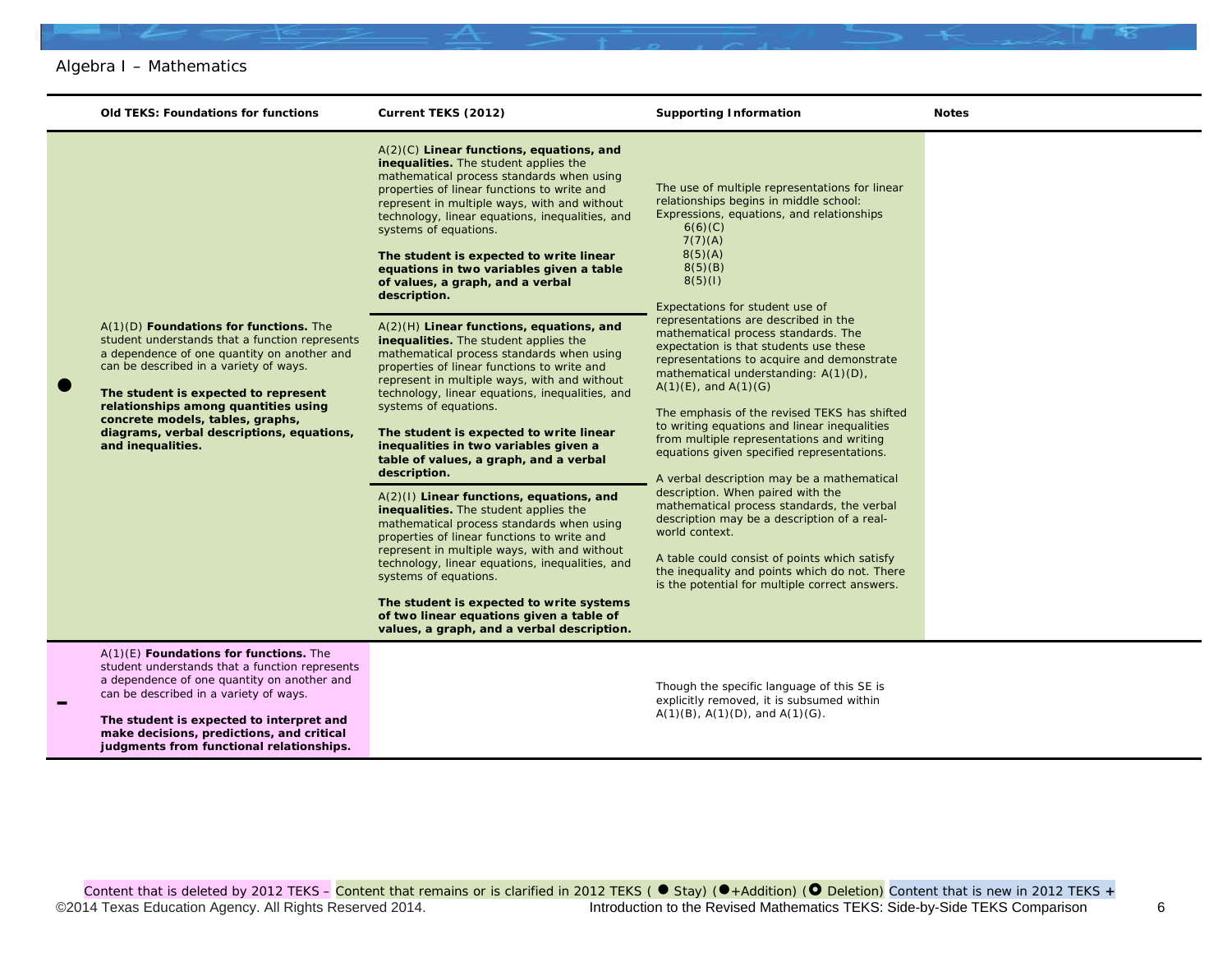|             | <b>Old TEKS: Foundations for functions</b>                                                                                               | Current TEKS (2012)                                                                                                                                                                                                                                                                                                                                                                                                                                     | <b>Supporting Information</b>                                                                                                                          | <b>Notes</b> |
|-------------|------------------------------------------------------------------------------------------------------------------------------------------|---------------------------------------------------------------------------------------------------------------------------------------------------------------------------------------------------------------------------------------------------------------------------------------------------------------------------------------------------------------------------------------------------------------------------------------------------------|--------------------------------------------------------------------------------------------------------------------------------------------------------|--------------|
| $\bullet$ + |                                                                                                                                          | $A(3)(E)$ Linear functions, equations, and<br>inequalities. The student applies the<br>mathematical process standards when using<br>graphs of linear functions, key features, and<br>related transformations to represent in<br>multiple ways and solve, with and without<br>technology, equations, inequalities, and<br>systems of equations.<br>The student is expected to determine the<br>effects on the graph of the parent<br>function $f(x) = x$ |                                                                                                                                                        |              |
|             | A(2)(A) Foundations for functions. The<br>student uses the properties and attributes of<br>functions.                                    | when $f(x)$ is replaced by $af(x)$ , $f(x) + d$ ,<br>$f(x - c)$ , $f(bx)$ for specific values of a, b,<br>$c$ and $d$ .                                                                                                                                                                                                                                                                                                                                 | The revised SE extends the current SE by<br>determining the effects of parameter changes<br>on the parent function with horizontal<br>transformations. |              |
|             | The student is expected to identify and<br>sketch the general forms of linear $(y = x)$<br>and quadratic ( $y = x^2$ ) parent functions. | A(7)(C) Quadratic functions, and<br>equations. The student applies the<br>mathematical process standards when using<br>graphs of quadratic functions and their<br>related transformations to represent in<br>multiple ways and determine, with and<br>without technology, the solutions to<br>equations.                                                                                                                                                |                                                                                                                                                        |              |
|             |                                                                                                                                          | The student is expected to determine the<br>effects on the graph of the parent<br>function $f(x) = x^2$                                                                                                                                                                                                                                                                                                                                                 |                                                                                                                                                        |              |
|             |                                                                                                                                          | when $f(x)$ is replaced by $af(x)$ , $f(x) + d$ ,<br>$f(x - c)$ , $f(bx)$ for specific values of a, b,<br>$c$ and $d$ .                                                                                                                                                                                                                                                                                                                                 | The revised SE extends the current SE by<br>determining the effects of parameter changes<br>on the parent function with horizontal<br>transformations. |              |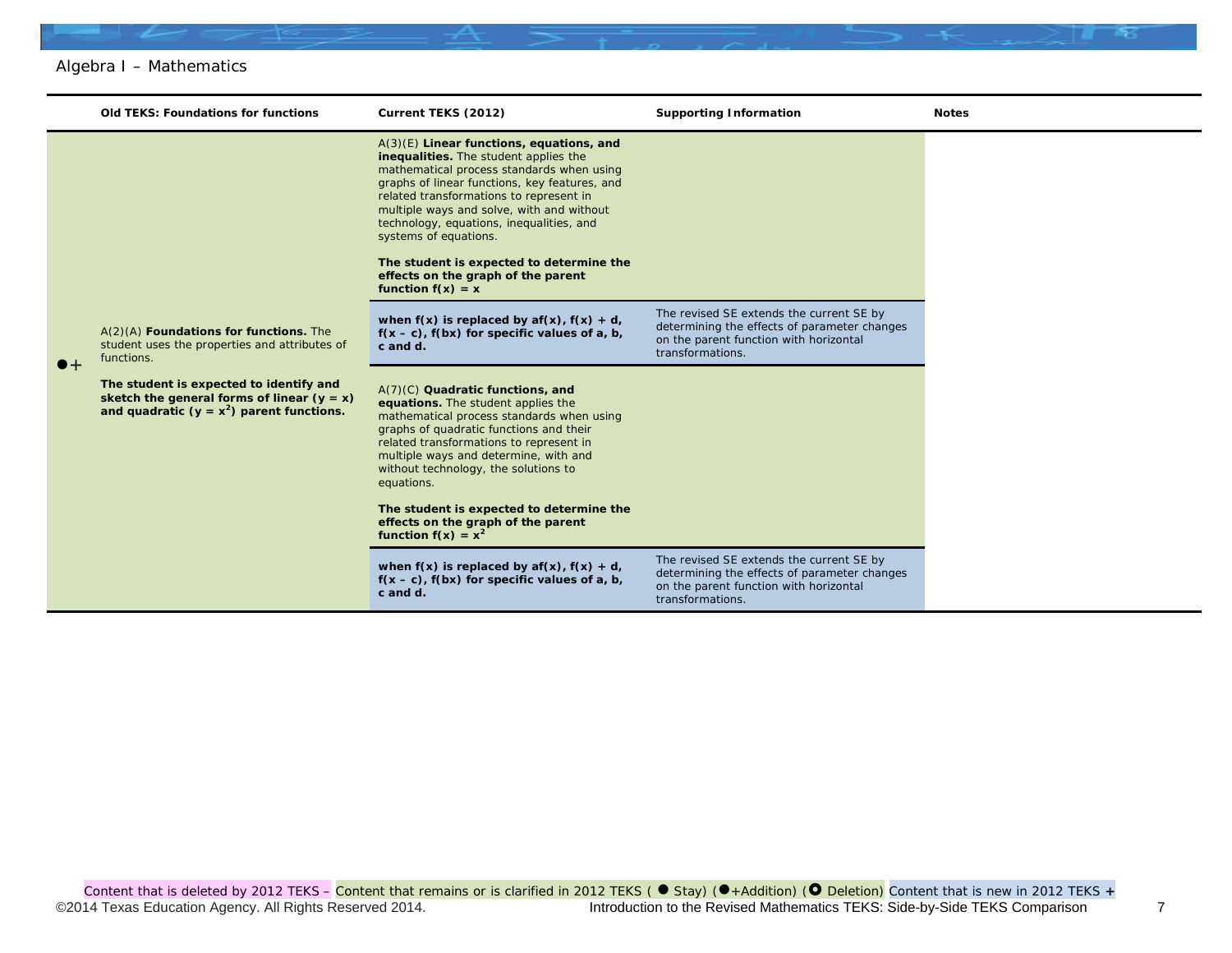|           | <b>Old TEKS: Foundations for functions</b>                                                                                                                                                                                                                                                      | Current TEKS (2012)                                                                                                                                                                                                                                                                                                                                                                                                                                                                                                                                                                                                                                                                                                                                                                                                                                                                                                                                                                                                                                                                                                                                                                                                                                                                                                                                                                                                                                                                                                                                                                                                                                                                                     | <b>Supporting Information</b>                                                                                                                                                                                                                                                                                                                                                                                                                                                             | <b>Notes</b> |
|-----------|-------------------------------------------------------------------------------------------------------------------------------------------------------------------------------------------------------------------------------------------------------------------------------------------------|---------------------------------------------------------------------------------------------------------------------------------------------------------------------------------------------------------------------------------------------------------------------------------------------------------------------------------------------------------------------------------------------------------------------------------------------------------------------------------------------------------------------------------------------------------------------------------------------------------------------------------------------------------------------------------------------------------------------------------------------------------------------------------------------------------------------------------------------------------------------------------------------------------------------------------------------------------------------------------------------------------------------------------------------------------------------------------------------------------------------------------------------------------------------------------------------------------------------------------------------------------------------------------------------------------------------------------------------------------------------------------------------------------------------------------------------------------------------------------------------------------------------------------------------------------------------------------------------------------------------------------------------------------------------------------------------------------|-------------------------------------------------------------------------------------------------------------------------------------------------------------------------------------------------------------------------------------------------------------------------------------------------------------------------------------------------------------------------------------------------------------------------------------------------------------------------------------------|--------------|
| $\bullet$ | $A(2)(B)$ Foundations for functions. The<br>student uses the properties and attributes of<br>functions.<br>The student is expected to identify<br>mathematical domains and ranges and<br>determine reasonable domain and range<br>values for given situations, both<br>continuous and discrete. | $A(2)(A)$ Linear functions, equations, and<br>inequalities. The student applies the<br>mathematical process standards when using<br>properties of linear functions to write and<br>represent in multiple ways, with and without<br>technology, linear equations, inequalities, and<br>systems of equations.<br>The student is expected to determine the<br>domain and range of a linear function in<br>mathematical problems; determine<br>reasonable domain and range values for<br>real-world situations, both continuous<br>and discrete; and represent domain and<br>range using inequalities.<br>$A(6)(A)$ Quadratic functions and<br>equations. The student applies the<br>mathematical process standards when using<br>properties of quadratic functions to write and<br>represent in multiple ways, with and without<br>technology, quadratic equations.<br>The student is expected to determine the<br>domain and range of quadratic functions<br>and represent the domain and range<br>using inequalities.<br>$A(9)(A)$ Exponential functions, and<br>equations. The student applies the<br>mathematical process standards when using<br>properties of exponential functions and their<br>related transformations to write, graph, and<br>represent in multiple ways exponential<br>equations, and evaluate, with and without<br>technology, the reasonableness of their<br>solutions. The student formulates statistical<br>relationships and evaluates their<br>reasonableness based on real-world data.<br>The student is expected to determine the<br>domain and range of exponential<br>functions of the form $f(x) = ab^x$ and<br>represent the domain and range using<br>inequalities. | Specificity has been added for the current SE<br>through differentiation by function.<br>Identifying domain and range has been<br>distributed among three revised SEs.<br>Continuous and discrete situations are<br>specified for linear functions.<br>The expectation is that students represent<br>domain and range using inequalities. Notation<br>for domain and range is extended in Algebra<br>II to include interval and set notation:<br>Number and algebraic methods<br>2A(7)(1) |              |
|           | $A(2)(C)$ Foundations for functions. The<br>student uses the properties and attributes of<br>functions.<br>The student is expected to interpret<br>situations in terms of given graphs or<br>creates situations that fit given graphs.                                                          |                                                                                                                                                                                                                                                                                                                                                                                                                                                                                                                                                                                                                                                                                                                                                                                                                                                                                                                                                                                                                                                                                                                                                                                                                                                                                                                                                                                                                                                                                                                                                                                                                                                                                                         | Though the specific language of this SE is<br>explicitly removed, it is subsumed within<br>$A(1)(E)$ , $A(1)(F)$ , and $A(1)(G)$ .                                                                                                                                                                                                                                                                                                                                                        |              |

©2014 Texas Education Agency. All Rights Reserved 2014. **Introduction to the Revised Mathematics TEKS:** Side-by-Side TEKS Comparison 8

Content that is deleted by 2012 TEKS – Content that remains or is clarified in 2012 TEKS ( ● Stay) (●+Addition) ( ● Deletion) Content that is new in 2012 TEKS +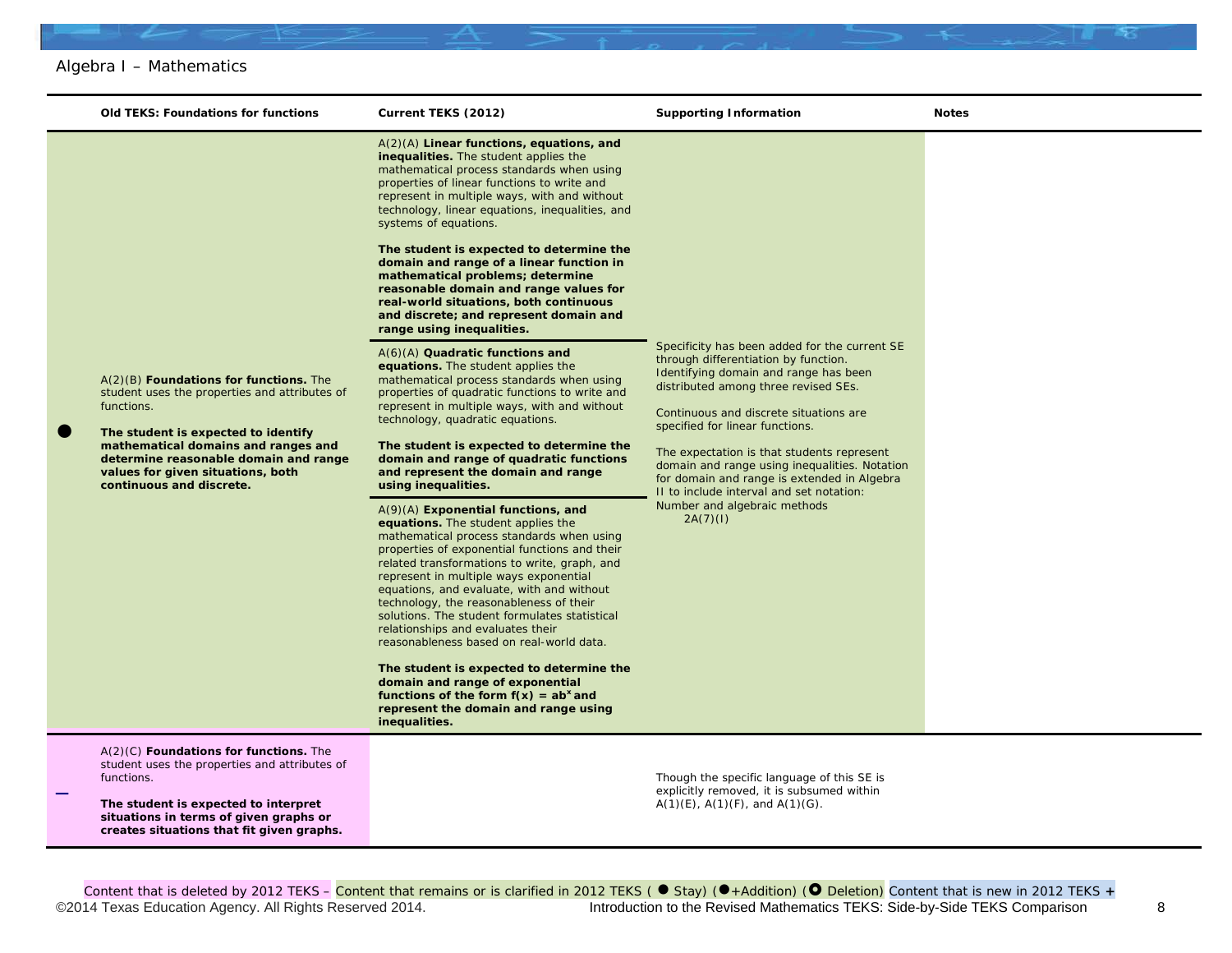|             | <b>Old TEKS: Foundations for functions</b>                                                                                                                                                                                                                                                                                                                                                                      | Current TEKS (2012)                                                                                                                                                                                                                                                                                                                                                                                                                                                                                                                                                                                                                                                                                                                                                                                                                                                                                                                                                                                                                                                                                                                                                                                                                                 | <b>Supporting Information</b>                                                                                                                                                                                                                                                                                                                                                                                                                                                                                                                                                                                                                                                                                                                                                                                                                                                                                                                                                                                                                                          | <b>Notes</b> |
|-------------|-----------------------------------------------------------------------------------------------------------------------------------------------------------------------------------------------------------------------------------------------------------------------------------------------------------------------------------------------------------------------------------------------------------------|-----------------------------------------------------------------------------------------------------------------------------------------------------------------------------------------------------------------------------------------------------------------------------------------------------------------------------------------------------------------------------------------------------------------------------------------------------------------------------------------------------------------------------------------------------------------------------------------------------------------------------------------------------------------------------------------------------------------------------------------------------------------------------------------------------------------------------------------------------------------------------------------------------------------------------------------------------------------------------------------------------------------------------------------------------------------------------------------------------------------------------------------------------------------------------------------------------------------------------------------------------|------------------------------------------------------------------------------------------------------------------------------------------------------------------------------------------------------------------------------------------------------------------------------------------------------------------------------------------------------------------------------------------------------------------------------------------------------------------------------------------------------------------------------------------------------------------------------------------------------------------------------------------------------------------------------------------------------------------------------------------------------------------------------------------------------------------------------------------------------------------------------------------------------------------------------------------------------------------------------------------------------------------------------------------------------------------------|--------------|
| $\bullet$ + | $A(2)(D)$ Foundations for functions. The<br>student uses the properties and attributes of<br>functions.<br>The student is expected to collect and<br>organize data, make and interpret<br>scatterplots (including recognizing<br>positive, negative, or no correlation for<br>data approximating linear situations), and<br>model, predict, and make decisions and<br>critical judgments in problem situations. | $A(4)(A)$ Linear functions, equations, and<br>inequalities. The student applies the<br>mathematical process standards to formulate<br>statistical relationships and evaluate their<br>reasonableness based on real-world data.<br>The student is expected to calculate,<br>using technology, the correlation<br>coefficient between two quantitative<br>variables and interpret this quantity as a<br>measure of the strength of the linear<br>association.<br>$A(4)(B)$ Linear functions, equations, and<br>inequalities. The student applies the<br>mathematical process standards to formulate<br>statistical relationships and evaluate their<br>reasonableness based on real-world data.<br>The student is expected to compare and<br>contrast association and causation in<br>real-world problems.<br>$A(4)(C)$ Linear functions, equations, and<br>inequalities. The student applies the<br>mathematical process standards to formulate<br>statistical relationships and evaluate their<br>reasonableness based on real-world data.<br>The student is expected to write, with and<br>without technology, linear functions that<br>provide a reasonable fit to data to<br>estimate solutions and make predictions<br>for real-world problems. | Students will calculate, using technology, and<br>interpret the correlation coefficient as a<br>measure of the strength of linear association.<br>Students may still be expected to use the<br>language of positive, negative, and no<br>correlation as they describe the strength of the<br>linear association.<br>Students are expected to compare and<br>contrast associations within real-world<br>situations and to compare and contrast<br>causation and association.<br>In grade 8, students begin constructing and<br>interpreting scatterplots of bivariate data as<br>linear, non-linear, and having no association:<br>Measurement and data<br>8(11)(A)<br>When paired with mathematical process<br>standards $A(1)(A)$ and $A(1)(E)$ , the<br>expectation is that students collect data in<br>order to formulate lines of best fit.<br>Writing linear functions with technology may<br>include use of the calculator paired with the<br>knowledge of linear transformations to model<br>data or use of functionality that determines<br>linear regression. |              |
|             | A(3)(A) Foundations for functions. The<br>student understands how algebra can be used<br>to express generalizations and recognizes and<br>uses the power of symbols to represent<br>situations.<br>The student is expected to use symbols to<br>represent unknowns and variables.                                                                                                                               |                                                                                                                                                                                                                                                                                                                                                                                                                                                                                                                                                                                                                                                                                                                                                                                                                                                                                                                                                                                                                                                                                                                                                                                                                                                     | The content of this SE was moved to several<br>SEs in grades 5 through 8 including:<br>Algebraic reasoning<br>5(4)(B)<br>Expressions, equations, and relationships<br>6(6)(B)<br>6(6)(C)<br>7(10)(A)<br>7(11)(C)<br>8(8)(A)                                                                                                                                                                                                                                                                                                                                                                                                                                                                                                                                                                                                                                                                                                                                                                                                                                            |              |

Content that is deleted by 2012 TEKS – Content that remains or is clarified in 2012 TEKS ( ● Stay) (●+Addition) ( ● Deletion) Content that is new in 2012 TEKS + ©2014 Texas Education Agency. All Rights Reserved 2014. **Introduction to the Revised Mathematics TEKS:** Side-by-Side TEKS Comparison 9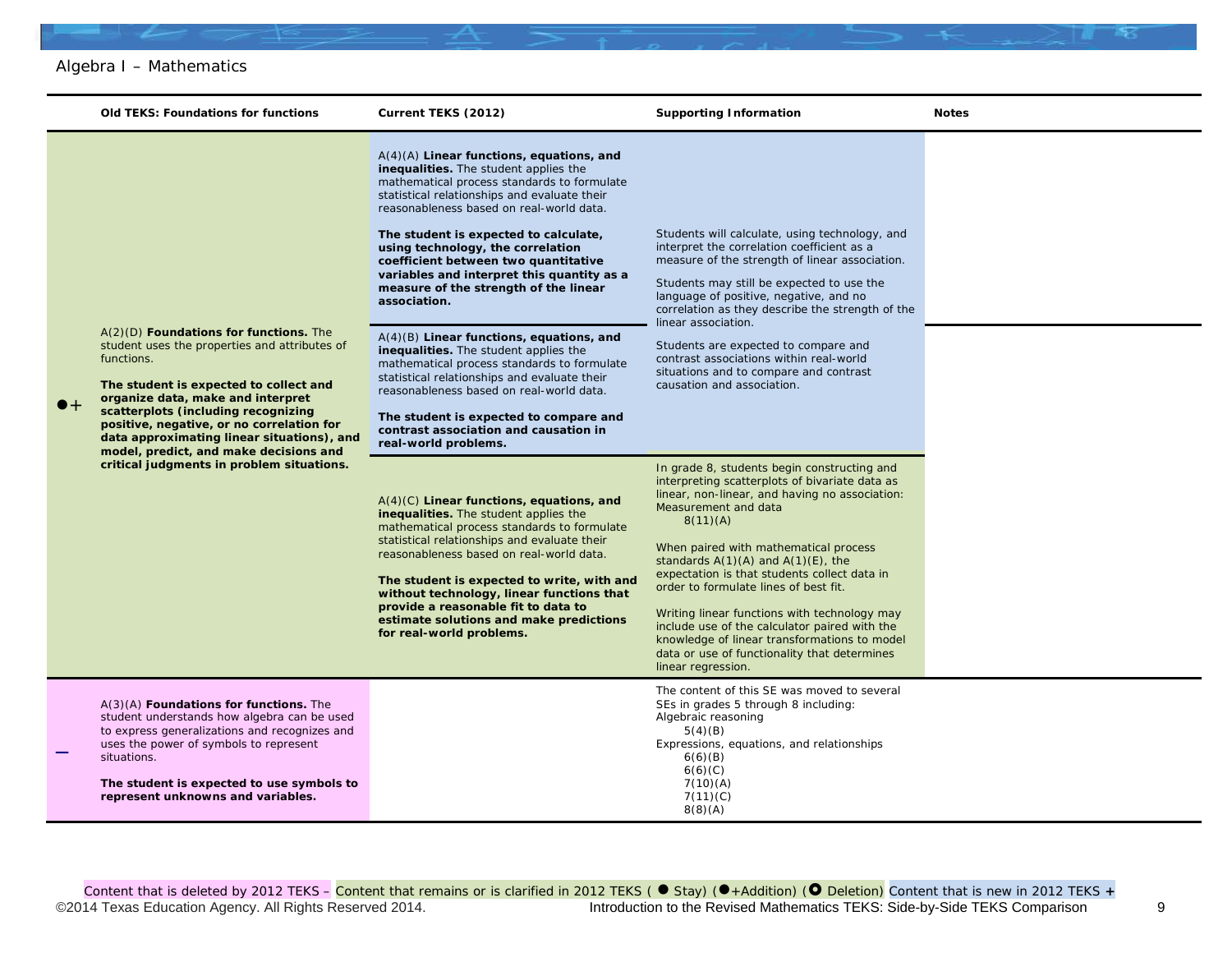|             | <b>Old TEKS: Foundations for functions</b>                                                                                                                                                                                                                                                                                                                                                                                                                                                                   | Current TEKS (2012)                                                                                                                                                                                                                                                                                                                                                                                                                                                                                                                                                                                                              | <b>Supporting Information</b>                                                                                                                                                                                                                                                                                                                                                                                                                          | <b>Notes</b> |
|-------------|--------------------------------------------------------------------------------------------------------------------------------------------------------------------------------------------------------------------------------------------------------------------------------------------------------------------------------------------------------------------------------------------------------------------------------------------------------------------------------------------------------------|----------------------------------------------------------------------------------------------------------------------------------------------------------------------------------------------------------------------------------------------------------------------------------------------------------------------------------------------------------------------------------------------------------------------------------------------------------------------------------------------------------------------------------------------------------------------------------------------------------------------------------|--------------------------------------------------------------------------------------------------------------------------------------------------------------------------------------------------------------------------------------------------------------------------------------------------------------------------------------------------------------------------------------------------------------------------------------------------------|--------------|
|             | A(3)(B) Foundations for functions. The<br>student understands how algebra can be used<br>to express generalizations and recognizes and<br>uses the power of symbols to represent<br>situations.<br>The student is expected to look for<br>patterns and represent generalizations<br>algebraically.                                                                                                                                                                                                           | $A(12)(C)$ Number and algebraic methods.<br>The student applies the mathematical process<br>standards and algebraic methods to write,<br>solve, analyze, and evaluate equations,<br>relations and functions.<br>The student is expected to identify terms<br>of arithmetic and geometric sequences<br>when the sequences are given in<br>function form using recursive processes.                                                                                                                                                                                                                                                | The revised SE extends to include functional<br>representations and a recursive process to<br>identify terms of arithmetic and geometric<br>sequences.                                                                                                                                                                                                                                                                                                 |              |
|             |                                                                                                                                                                                                                                                                                                                                                                                                                                                                                                              | A(12)(D) Number and algebraic methods.<br>The student applies the mathematical process<br>standards and algebraic methods to write,<br>solve, analyze, and evaluate equations,<br>relations and functions.<br>The student is expected to write a<br>formula for the $nth$ term of arithmetic<br>and geometric<br>sequences, given the value of several of<br>their terms.                                                                                                                                                                                                                                                        | Specificity has been added to indicate writing<br>"a formula for the n <sup>th</sup> term" of sequences.<br>A minimum of four terms of a sequence<br>should be provided from which to generalize a<br>formula.<br>When paired with mathematical process<br>standards $A(1)(F)$ and $A(1)(B)$ , the<br>expectation is that students look for patterns<br>within and between paired values.<br>The revised SE extends to include geometric<br>sequences. |              |
| $\bullet$ + | $A(4)(A)$ Foundations for functions. The<br>student understands the importance of the<br>skills required to manipulate symbols in order<br>to solve problems and uses the necessary<br>algebraic skills required to simplify algebraic<br>expressions and solve equations and<br>inequalities in problem situations.<br>The student is expected to find specific<br>function values, simplify polynomial<br>expressions, transform and solve<br>equations, and factor as necessary in<br>problem situations. | $A(10)(A)$ Number and algebraic methods.<br>The student applies the mathematical process<br>standards and algebraic methods to rewrite in<br>equivalent forms, and perform operations on,<br>polynomial expressions.<br>The student is expected to add and<br>subtract polynomials of degree one and<br>degree two.<br>A(10)(B) Number and algebraic methods.<br>The student applies the mathematical process<br>standards and algebraic methods to rewrite in<br>equivalent forms, and perform operations on,<br>polynomial expressions.<br>The student is expected to multiply<br>polynomials of degree one and degree<br>two. | Specificity has been added for simplifying<br>polynomial expressions by differentiating by<br>operations into $A(10)(A)$ , $A(10)(B)$ , and<br>$A(10)(C)$ .<br>Addition, subtraction, and multiplication of<br>polynomials is limited to polynomials of<br>degree one and degree two.                                                                                                                                                                  |              |

Content that is deleted by 2012 TEKS – Content that remains or is clarified in 2012 TEKS ( ● Stay) (●+Addition) ( ● Deletion) Content that is new in 2012 TEKS + ©2014 Texas Education Agency. All Rights Reserved 2014. Introduction to the Revised Mathematics TEKS: Side-by-Side TEKS Comparison 10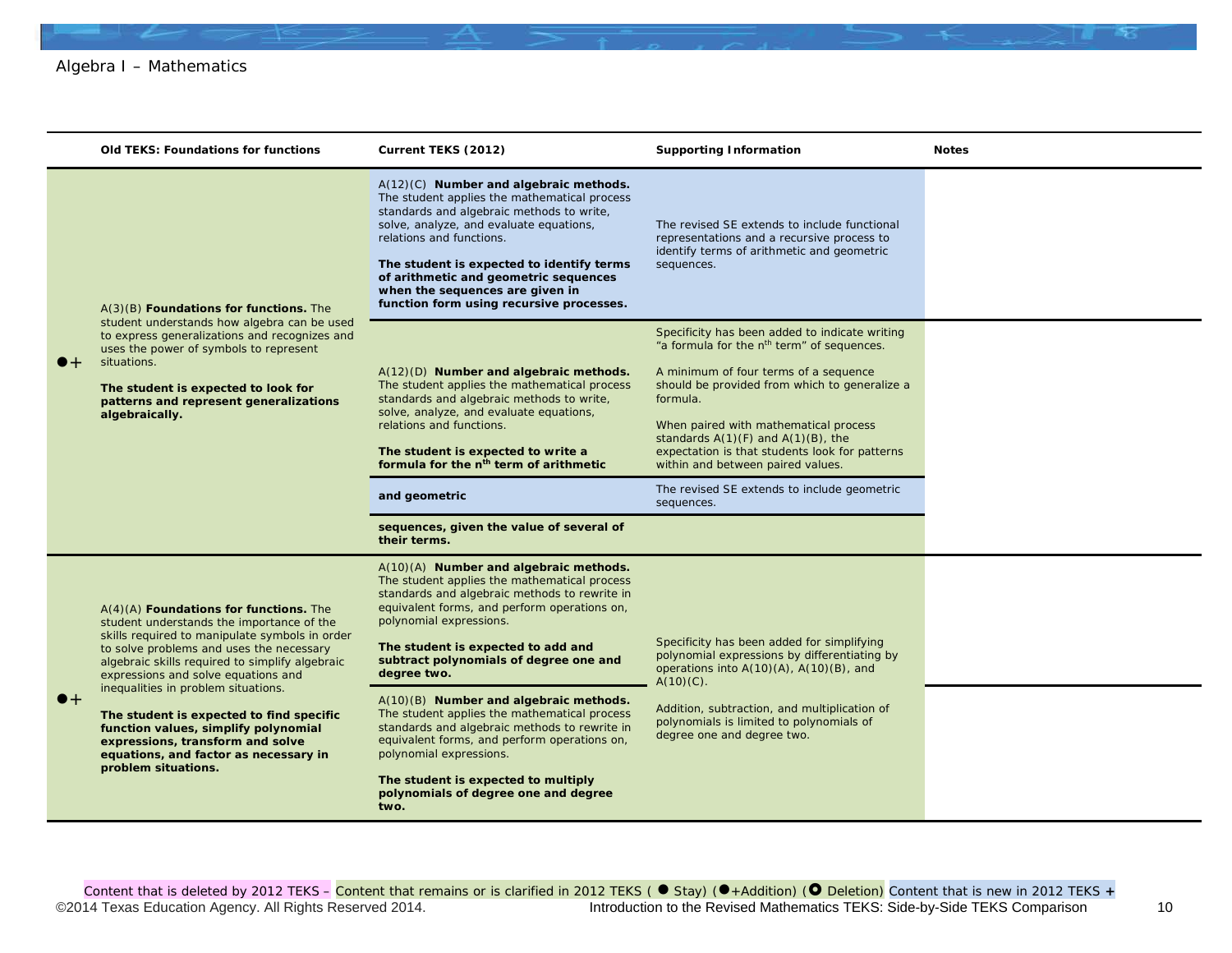|             | <b>Old TEKS: Foundations for functions</b>                                                                                                                                                                                                                                                                                                                                                                                                                                                                          | Current TEKS (2012)                                                                                                                                                                                                                                                                                                                                                                                                                                                                                     | <b>Supporting Information</b>                                                                                                                                                                                                                                                                                                                 | <b>Notes</b> |
|-------------|---------------------------------------------------------------------------------------------------------------------------------------------------------------------------------------------------------------------------------------------------------------------------------------------------------------------------------------------------------------------------------------------------------------------------------------------------------------------------------------------------------------------|---------------------------------------------------------------------------------------------------------------------------------------------------------------------------------------------------------------------------------------------------------------------------------------------------------------------------------------------------------------------------------------------------------------------------------------------------------------------------------------------------------|-----------------------------------------------------------------------------------------------------------------------------------------------------------------------------------------------------------------------------------------------------------------------------------------------------------------------------------------------|--------------|
|             | $A(4)(A)$ <b>Foundations for functions.</b> The<br>student understands the importance of the<br>skills required to manipulate symbols in order<br>to solve problems and uses the necessary<br>algebraic skills required to simplify algebraic<br>expressions and solve equations and<br>inequalities in problem situations.<br>The student is expected to find specific<br>function values, simplify polynomial<br>expressions, transform and solve<br>equations, and factor as necessary in<br>problem situations. | A(10)(C) Number and algebraic methods.<br>The student applies the mathematical process<br>standards and algebraic methods to rewrite in<br>equivalent forms, and perform operations on,<br>polynomial expressions.<br>The student is expected to determine the<br>quotient of a polynomial of degree one<br>and polynomial of degree two when<br>divided by a polynomial of degree one<br>and polynomial of degree two when the<br>degree of the divisor does not exceed the<br>degree of the dividend. | Polynomial operations include division of<br>polynomials limited to polynomials of degree<br>one and degree two.<br>The degree of the divisor may not exceed the<br>degree of the dividend.                                                                                                                                                   |              |
| $\bullet$ + |                                                                                                                                                                                                                                                                                                                                                                                                                                                                                                                     | A(10)(D) Number and algebraic methods.<br>The student applies the mathematical process<br>standards and algebraic methods to rewrite in<br>equivalent forms, and perform operations on,<br>polynomial expressions.<br>The student is expected to rewrite<br>polynomial expressions of degree one<br>and degree two in equivalent forms<br>using the distributive property.                                                                                                                              | Specificity has been added describing<br>application of the distributive property as a<br>means of factoring.<br>When paired with $A(1)(C)$ , students are<br>expected to factor as necessary in problem<br>situations.<br>The degrees of the polynomial expressions<br>have been limited to one and two degrees.                             |              |
|             |                                                                                                                                                                                                                                                                                                                                                                                                                                                                                                                     | $A(10)(E)$ Number and algebraic methods.<br>The student applies the mathematical process<br>standards and algebraic methods to rewrite in<br>equivalent forms, and perform operations on,<br>polynomial expressions.<br>The student is expected to factor, if<br>possible, trinomials with real factors in<br>the form $ax^2 + bx + c$ , including perfect<br>square trinomials of degree two.                                                                                                          | Students may be presented with a trinomial<br>that cannot be factored.<br>Factors should be real.                                                                                                                                                                                                                                             |              |
|             |                                                                                                                                                                                                                                                                                                                                                                                                                                                                                                                     | A(10)(F) Number and algebraic methods.<br>The student applies the mathematical process<br>standards and algebraic methods to rewrite in<br>equivalent forms, and perform operations on,<br>polynomial expressions.<br>The student is expected to decide if a<br>binomial can be written as the difference<br>of two squares and, if possible, use the<br>structure of a difference of two squares<br>to rewrite the binomial.                                                                           | Specificity has been added to include specific<br>factored forms. The expectation is that<br>students factor the greatest common factor<br>from a polynomial, factor trinomials of the<br>form $ax^2 + bx + c$ with real factors, factor<br>perfect square trinomials, and factor<br>binomials representing the difference of two<br>squares. |              |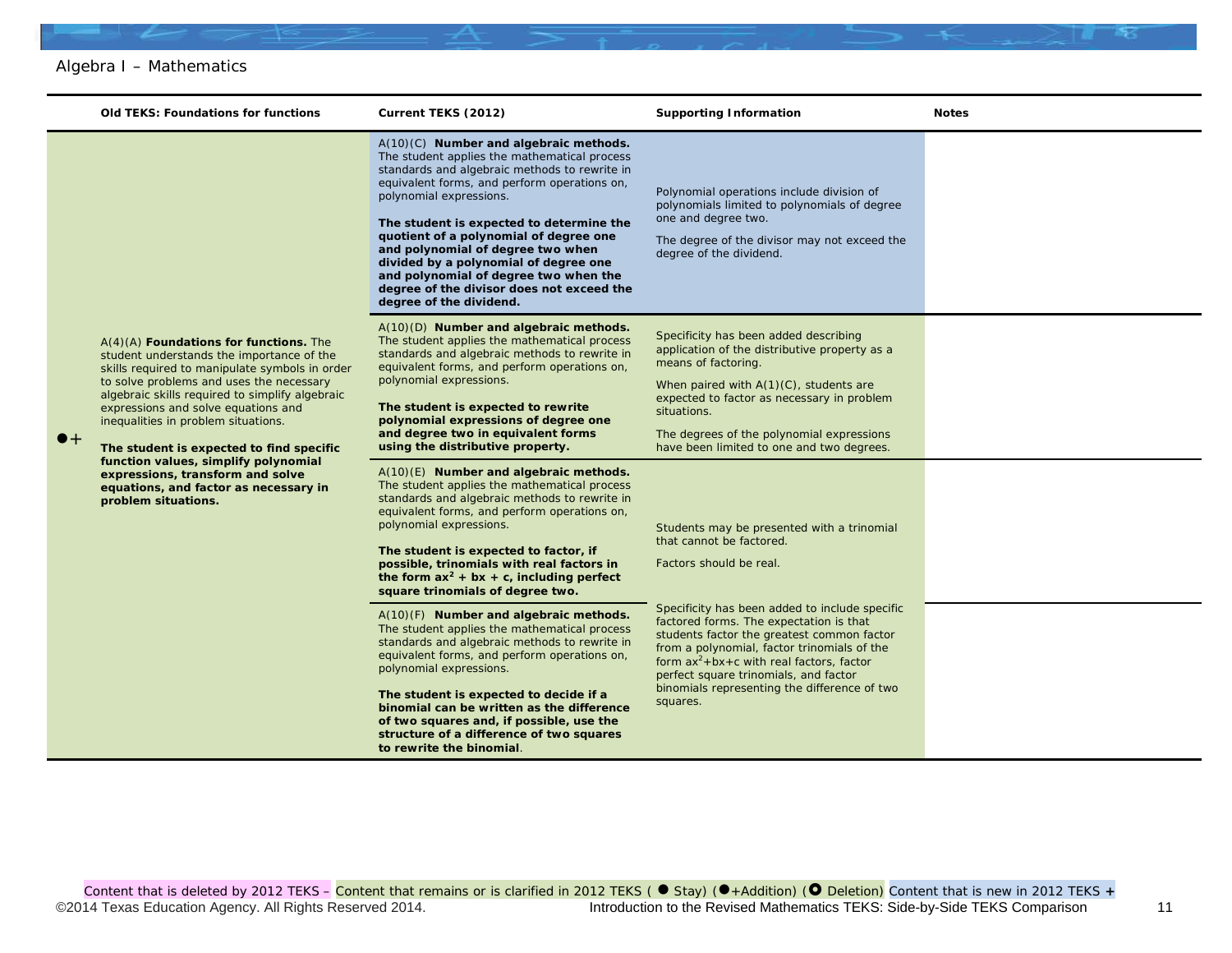|             | <b>Old TEKS: Foundations for functions</b>                                                                                                                                                                                                                                                                                                                                                                                                                                                                | Current TEKS (2012)                                                                                                                                                                                                                                                                                                                                   | <b>Supporting Information</b>                                                                                                                                                                                                                                                                                                                                                                                                       | <b>Notes</b> |
|-------------|-----------------------------------------------------------------------------------------------------------------------------------------------------------------------------------------------------------------------------------------------------------------------------------------------------------------------------------------------------------------------------------------------------------------------------------------------------------------------------------------------------------|-------------------------------------------------------------------------------------------------------------------------------------------------------------------------------------------------------------------------------------------------------------------------------------------------------------------------------------------------------|-------------------------------------------------------------------------------------------------------------------------------------------------------------------------------------------------------------------------------------------------------------------------------------------------------------------------------------------------------------------------------------------------------------------------------------|--------------|
| $\bullet$ + | A(4)(A) Foundations for functions. The<br>student understands the importance of the<br>skills required to manipulate symbols in order<br>to solve problems and uses the necessary<br>algebraic skills required to simplify algebraic<br>expressions and solve equations and<br>inequalities in problem situations.<br>The student is expected to find specific<br>function values, simplify polynomial<br>expressions, transform and solve<br>equations, and factor as necessary in<br>problem situations | A(12)(B) Number and algebraic methods.<br>The student applies the mathematical process<br>standards and algebraic methods to write,<br>solve, analyze, and evaluate equations,<br>relations, and functions.<br>The student is expected to evaluate<br>functions, expressed in function<br>notation, given one or more elements in<br>their domains.   | Algebra I is the students' first exposure to<br>function notation.<br>Specificity was added to include that the<br>relation will be expressed in function notation<br>with one or more elements of the domain<br>provided.                                                                                                                                                                                                          |              |
|             |                                                                                                                                                                                                                                                                                                                                                                                                                                                                                                           | $A(12)(E)$ Number and algebraic methods.<br>The student applies the mathematical process<br>standards and algebraic methods to write,<br>solve, analyze, and evaluate equations,<br>relations, and functions.<br>The student is expected to solve<br>mathematic and scientific formulas, and<br>other literal equations, for a specified<br>variable. | Specificity was added to include solving<br>mathematic and scientific formulas and literal<br>equations. The expectation is that students<br>solve these equations for any of the variables<br>within the equation.<br>Transforming equations is subsumed within<br>"solving."                                                                                                                                                      |              |
|             | $A(4)(B)$ Foundations for functions. The<br>student understands the importance of the<br>skills required to manipulate symbols in order<br>to solve problems and uses the necessary<br>algebraic skills required to simplify algebraic<br>expressions and solve equations and<br>inequalities in problem situations.<br>The student is expected to use the<br>commutative, associative, and<br>distributive properties to simplify<br>algebraic expressions.                                              |                                                                                                                                                                                                                                                                                                                                                       | The content of this SE was moved to grade 6:<br>Expressions, equations, and relationships<br>6(7)(D)                                                                                                                                                                                                                                                                                                                                |              |
|             | $A(4)(C)$ Foundations for functions. The<br>student understands the importance of the<br>skills required to manipulate symbols in order<br>to solve problems and uses the necessary<br>algebraic skills required to simplify algebraic<br>expressions and solve equations and<br>inequalities in problem situations.<br>The student is expected to connect<br>equation notation with function notation,<br>such as $y = x + 1$ and $f(x) = x + 1$ .                                                       |                                                                                                                                                                                                                                                                                                                                                       | When content standards related to functions<br>and graphical representations are paired with<br>mathematical process standard A(1)(D), the<br>expectation is that students connect equation<br>notation with function notation to<br>communicate mathematical ideas. An<br>example of a mathematical idea may be that<br>when $f(x) = x+1$ is graphed, the ordered pair<br>(2, 3) is equivalent to the representation<br>$f(2)=3$ . |              |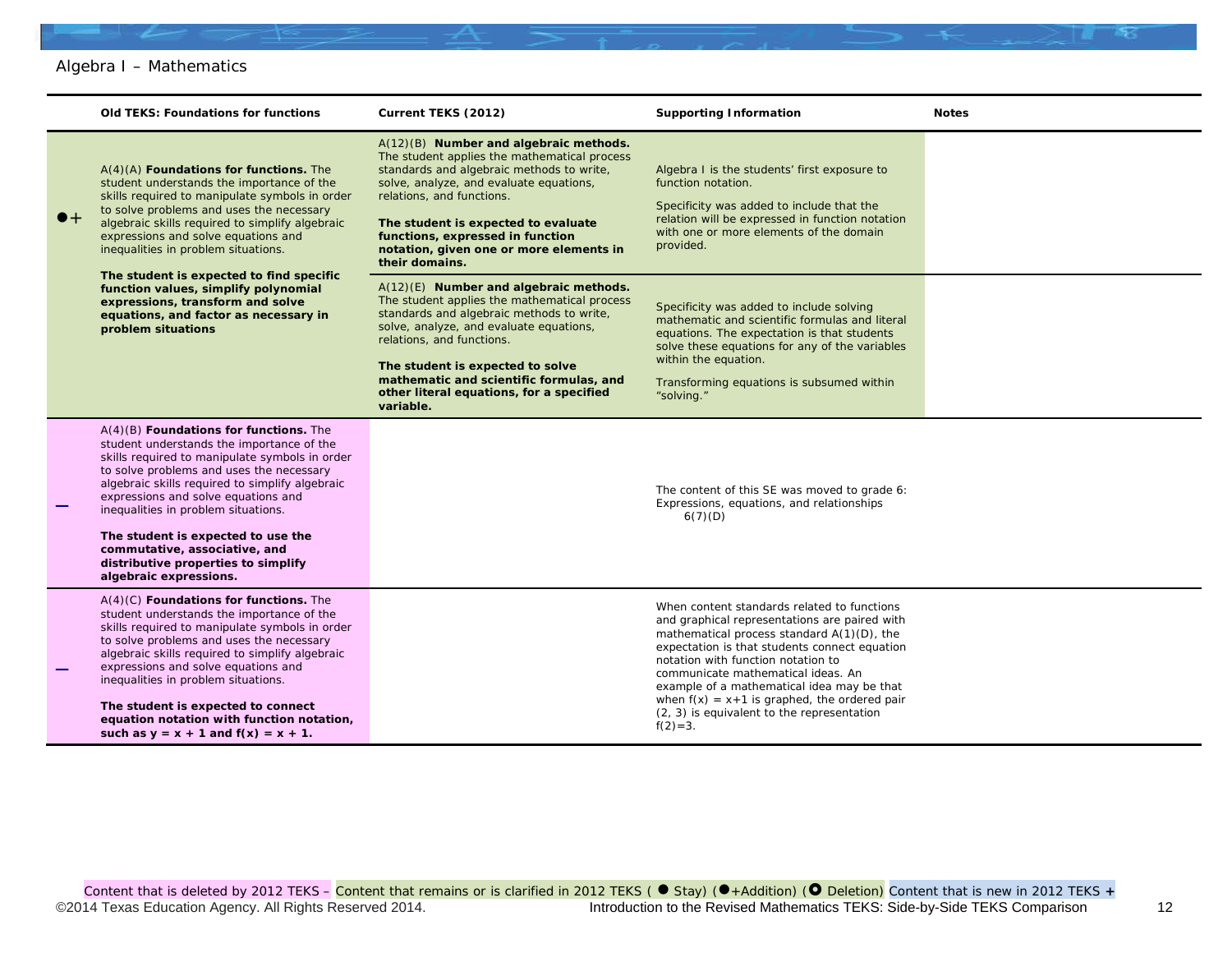| <b>Old TEKS: Linear functions</b>                                                                                                                                                                                                                                                                                                        | Current TEKS (2012)                                                                                                                                                                                                                                                                                                                                                                                                                                                                                                                                                                               | <b>Supporting Information</b>                                                                                                                                                                                                                                                                                                                                                                                                                                                 | <b>Notes</b> |
|------------------------------------------------------------------------------------------------------------------------------------------------------------------------------------------------------------------------------------------------------------------------------------------------------------------------------------------|---------------------------------------------------------------------------------------------------------------------------------------------------------------------------------------------------------------------------------------------------------------------------------------------------------------------------------------------------------------------------------------------------------------------------------------------------------------------------------------------------------------------------------------------------------------------------------------------------|-------------------------------------------------------------------------------------------------------------------------------------------------------------------------------------------------------------------------------------------------------------------------------------------------------------------------------------------------------------------------------------------------------------------------------------------------------------------------------|--------------|
| $A(5)(A)$ Linear functions. The student<br>understands that linear functions can be<br>represented in different ways and translates<br>among their various representations.<br>The student is expected to determine<br>whether or not given situations can be<br>represented by linear functions.                                        |                                                                                                                                                                                                                                                                                                                                                                                                                                                                                                                                                                                                   | The content of this SE was moved to grade 8:<br>Mathematical process standards<br>8(1)(A)<br>8(1)(F)<br>Proportionality<br>8(5)(C)                                                                                                                                                                                                                                                                                                                                            |              |
| $A(5)(B)$ Linear functions. The student<br>understands that linear functions can be<br>represented in different ways and translates<br>among their various representations.<br>The student is expected to determine the<br>domain and range for linear functions in<br>given situations.                                                 | $A(2)(A)$ Linear functions, equations, and<br>inequalities. The student applies the<br>mathematical process standards when using<br>properties of linear functions to write and<br>represent in multiple ways, with and without<br>technology, linear equations, inequalities, and<br>systems of equations.<br>The student is expected to determine the<br>domain and range of a linear function in<br>mathematical problems, determine<br>reasonable domain and range values for<br>real-world situations, both continuous<br>and discrete and represent domain and<br>range using inequalities. | Specificity has been added for representations<br>of domain and range. The expectation is that<br>students represent domain and range using<br>inequalities.<br>Notation for domain and range is extended in<br>Algebra II to include interval and set notation:<br>Number and algebraic methods<br>2A(7)(1)                                                                                                                                                                  |              |
| $A(5)(C)$ Linear functions. The student<br>understands that linear functions can be<br>represented in different ways and translates<br>among their various representations.<br>The student is expected to use, translate,<br>and make connections among algebraic,<br>tabular, graphical, or verbal descriptions<br>of linear functions. |                                                                                                                                                                                                                                                                                                                                                                                                                                                                                                                                                                                                   | Expectations for student use of<br>representations are described in the<br>mathematical process standards. The<br>expectation is that students use these<br>representations to acquire and demonstrate<br>mathematical understanding: A(1)(D),<br>$A(1)(E)$ , and $A(1)(G)$<br>A verbal description may be a mathematical<br>description. When paired with the<br>mathematical process standards, the verbal<br>description may be a description of a real-<br>world context. |              |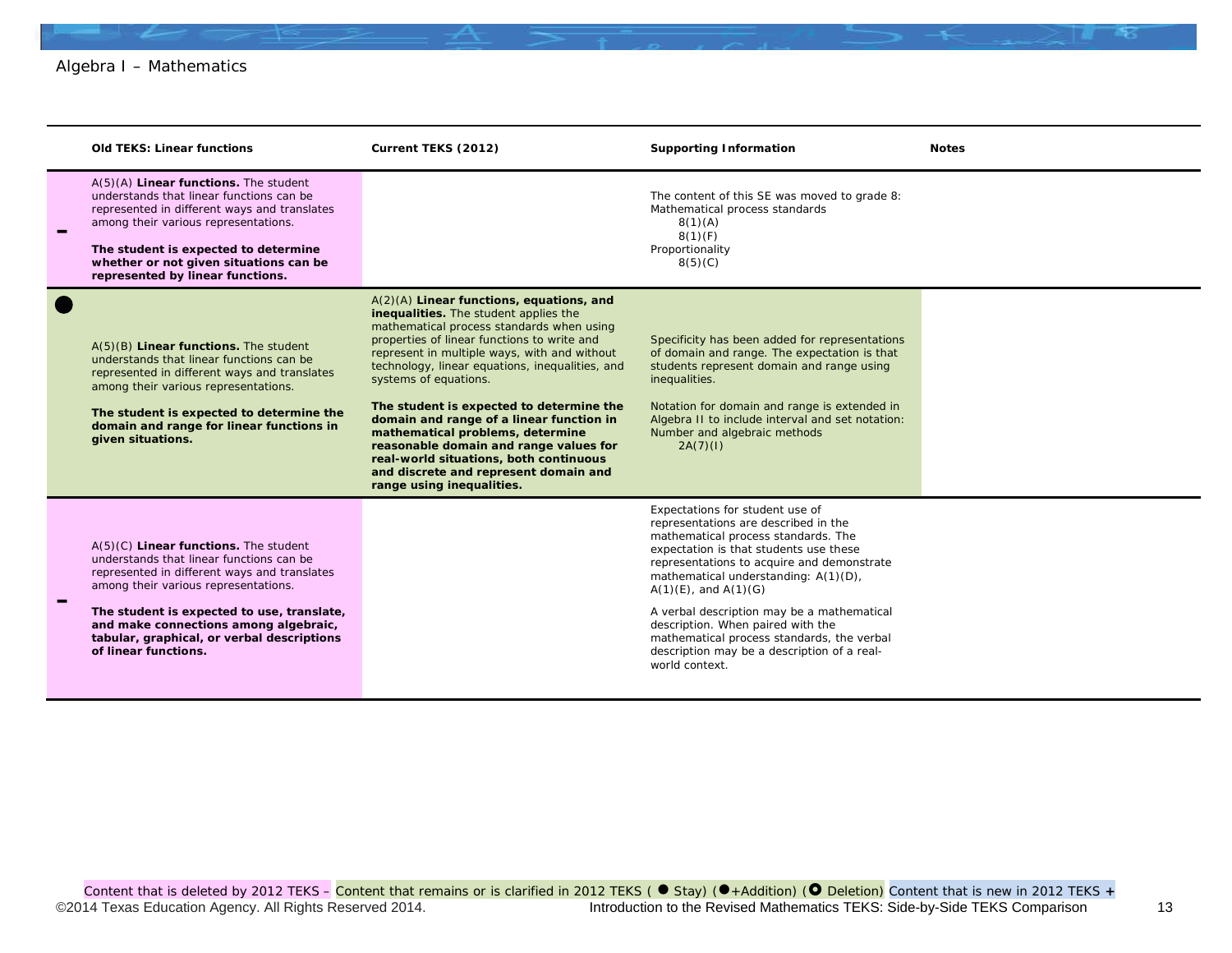

Content that is deleted by 2012 TEKS – Content that remains or is clarified in 2012 TEKS ( $\bullet$  Stay) ( $\bullet$  +Addition) ( $\bullet$  Deletion) Content that is new in 2012 TEKS + ©2014 Texas Education Agency. All Rights Reserved 2014. **Introduction to the Revised Mathematics TEKS: Side-by-Side TEKS Comparison** 14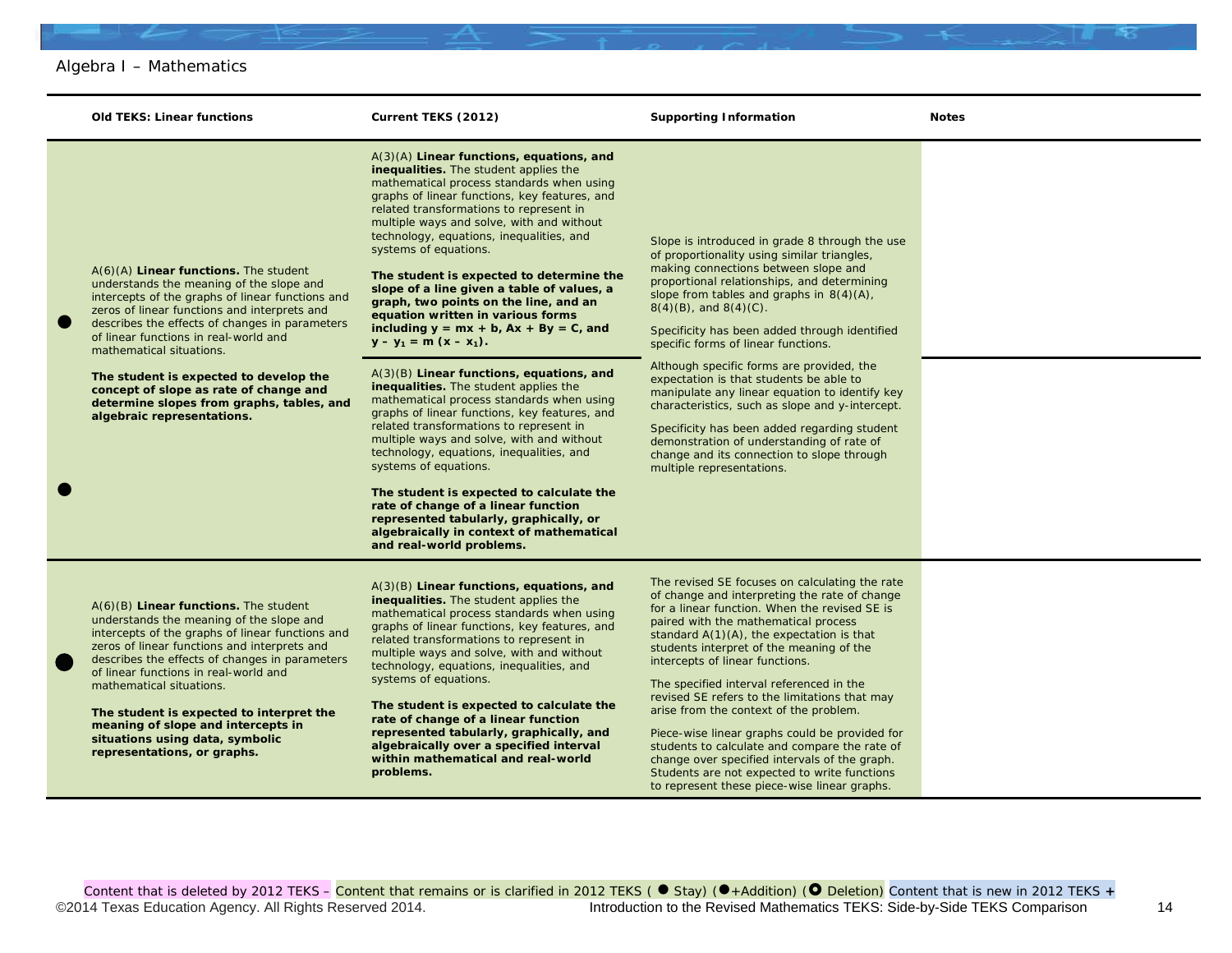|             | <b>Old TEKS: Linear Functions</b>                                                                                                                                                                                                                                                                                                                                                                                                                                                      | Current TEKS (2012)                                                                                                                                                                                                                                                                                                                                                                                                                                                                                                                         | <b>Supporting Information</b>                                                                                                                                                                                                                                                                                                                                                                                                                                                                                                                                                               | <b>Notes</b> |
|-------------|----------------------------------------------------------------------------------------------------------------------------------------------------------------------------------------------------------------------------------------------------------------------------------------------------------------------------------------------------------------------------------------------------------------------------------------------------------------------------------------|---------------------------------------------------------------------------------------------------------------------------------------------------------------------------------------------------------------------------------------------------------------------------------------------------------------------------------------------------------------------------------------------------------------------------------------------------------------------------------------------------------------------------------------------|---------------------------------------------------------------------------------------------------------------------------------------------------------------------------------------------------------------------------------------------------------------------------------------------------------------------------------------------------------------------------------------------------------------------------------------------------------------------------------------------------------------------------------------------------------------------------------------------|--------------|
| $\bullet$ + | $A(6)(C)$ Linear functions. The student<br>understands the meaning of the slope and<br>intercepts of the graphs of linear functions<br>and zeros of linear functions and interprets<br>and describes the effects of changes in<br>parameters of linear functions in real-world<br>and mathematical situations.<br>The student is expected to investigate,                                                                                                                              | $A(3)(E)$ Linear functions, equations, and<br>inequalities. The student applies the<br>mathematical process standards when using<br>graphs of linear functions, key features, and<br>related transformations to represent in<br>multiple ways and solve, with and without<br>technology, equations, inequalities, and<br>systems of equations.<br>The student is expected to determine the<br>effects on the graph of the parent<br>function $f(x) = x$ when $f(x)$ is replaced<br>by $af(x)$ , $f(x) + d$ ,                                | The revised SE continues to address the<br>effects of changes in the slope and y-<br>intercept of a linear function but transitions<br>students to examining linear function from<br>the transformational approach that is used<br>later in Algebra I with quadratic functions and<br>extensively in Algebra II.<br>The effect of changes in $m$ has been replaced<br>by $af(x)$ .<br>The effect of changes in b has been replaced<br>by $f(x) + d$ .<br>The expectation is that students apply<br>combinations of transformation, such as $af(x)$<br>$+$ d, to the linear parent function. |              |
|             | describe, and predict the effects of<br>changes in $m$ and $b$ on the graph of<br>$y = mx + b$ .                                                                                                                                                                                                                                                                                                                                                                                       | $f(x - c)$ , $f(bx)$ for specific values of a, b,<br>$c$ and $d$ .                                                                                                                                                                                                                                                                                                                                                                                                                                                                          | Recognizing the effects of the horizontal<br>parameter changes of a linear function<br>represented with function notation is new to<br>Algebra I.<br>The transformational approach to graphing<br>functions is introduced in Algebra I with linear<br>and quadratic and extended to additional<br>functions in Algebra II.                                                                                                                                                                                                                                                                  |              |
| $\bullet$ + | $A(6)(D)$ Linear functions. The student<br>understands the meaning of the slope and<br>intercepts of the graphs of linear functions<br>and zeros of linear functions and interprets<br>and describes the effects of changes in<br>parameters of linear functions in real-world<br>and mathematical situations.<br>The student is expected to graph and<br>write equations of lines given<br>characteristics such as two points, a<br>point and a slope, or a slope and<br>y-intercept. | $A(2)(B)$ Linear functions, equations, and<br>inequalities. The student applies the<br>mathematical process standards when using<br>properties of linear functions to write and<br>represent in multiple ways, with and without<br>technology, linear equations, inequalities, and<br>systems of equations.<br>The student is expected to write linear<br>equations in two variables in various<br>forms, including $y = mx + b$ , $Ax + By =$<br>C, and $y - y_1 = m(x - x_1)$ , given one<br>point and the slope and given two<br>points. | Specificity has been added regarding the<br>forms of linear equations.<br>When writing linear equations, students are<br>expected to use the form which makes the<br>most sense for the given information.<br>Students are also expected to be able to<br>manipulate the results to the other forms. For<br>example, when provided a point and the<br>slope of the line, using the form<br>$y - y_1 = m(x - x_1)$ may be more efficient.<br>The slope of the line and a point on the line<br>could be provided explicitly or implicitly.                                                    |              |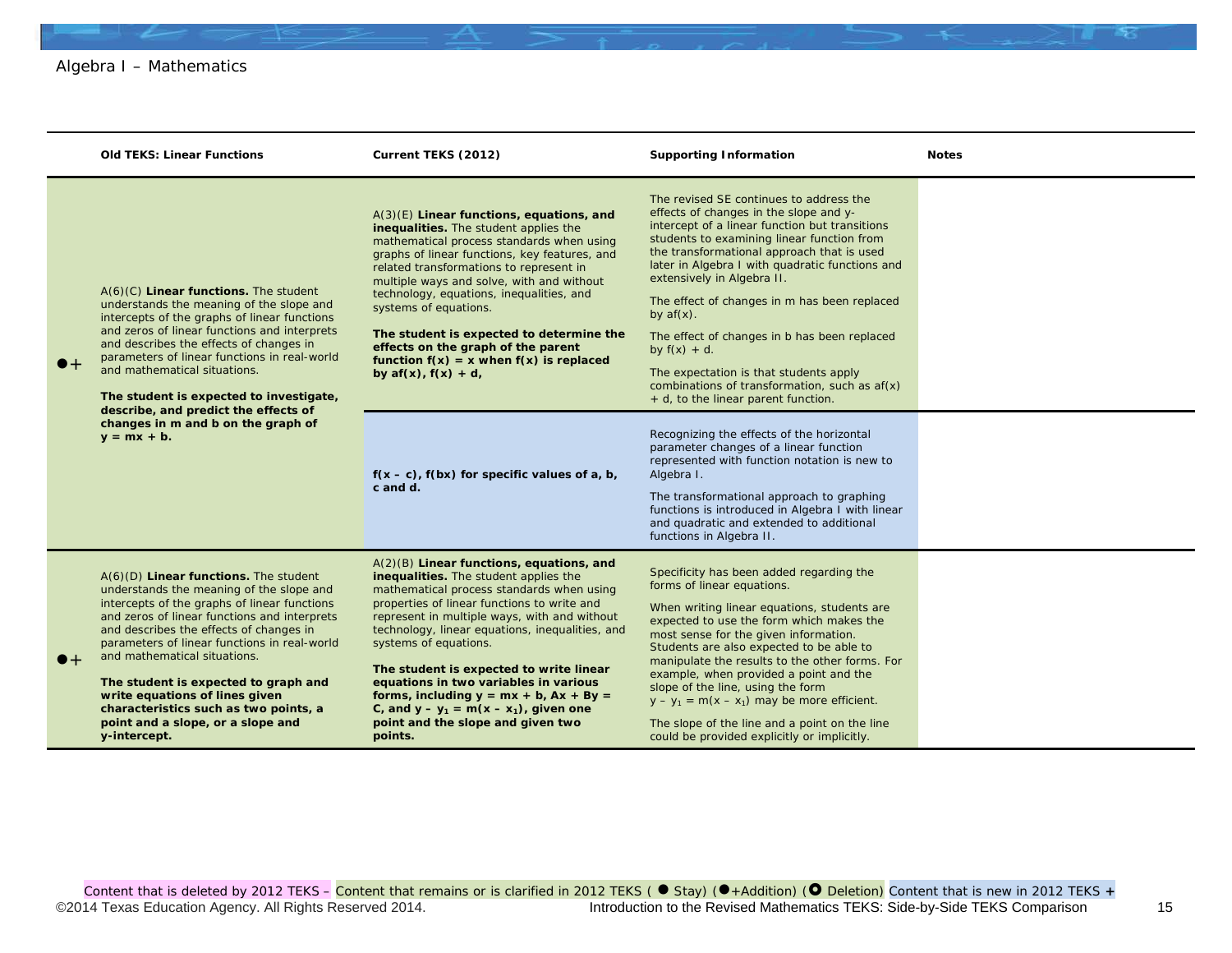

|             | <b>Old TEKS: Linear functions</b>                                                                                                                                                                                                                                                                                                                                                                                                                                                      | Current TEKS (2012)                                                                                                                                                                                                                                                                                                                                                                                                                                                                                                                                                                                                                                                                                                                                                                                                                                                                                                                                                                                                                                                                                                                                                                                                                                                                                                                                                                                      | <b>Supporting Information</b>                                                                                                                                                                                                                                                                                                                                                                                                                                                                                                                                                                                                                                                                                            | <b>Notes</b> |
|-------------|----------------------------------------------------------------------------------------------------------------------------------------------------------------------------------------------------------------------------------------------------------------------------------------------------------------------------------------------------------------------------------------------------------------------------------------------------------------------------------------|----------------------------------------------------------------------------------------------------------------------------------------------------------------------------------------------------------------------------------------------------------------------------------------------------------------------------------------------------------------------------------------------------------------------------------------------------------------------------------------------------------------------------------------------------------------------------------------------------------------------------------------------------------------------------------------------------------------------------------------------------------------------------------------------------------------------------------------------------------------------------------------------------------------------------------------------------------------------------------------------------------------------------------------------------------------------------------------------------------------------------------------------------------------------------------------------------------------------------------------------------------------------------------------------------------------------------------------------------------------------------------------------------------|--------------------------------------------------------------------------------------------------------------------------------------------------------------------------------------------------------------------------------------------------------------------------------------------------------------------------------------------------------------------------------------------------------------------------------------------------------------------------------------------------------------------------------------------------------------------------------------------------------------------------------------------------------------------------------------------------------------------------|--------------|
|             |                                                                                                                                                                                                                                                                                                                                                                                                                                                                                        | A(2)(C) Linear functions, equations, and<br>inequalities. The student applies the<br>mathematical process standards when using<br>properties of linear functions to write and<br>represent in multiple ways, with and without<br>technology, linear equations, inequalities, and<br>systems of equations.<br>The student is expected to write linear<br>equations in two variables given a table<br>of values, a graph, and a verbal<br>description.                                                                                                                                                                                                                                                                                                                                                                                                                                                                                                                                                                                                                                                                                                                                                                                                                                                                                                                                                     | For example, providing both the $x$ - and $y$ -<br>intercept is sufficient to write the equation of<br>the line, as the values needed to determine<br>slope and a point on the line are implicit<br>within the intercepts.                                                                                                                                                                                                                                                                                                                                                                                                                                                                                               |              |
| $\bullet$ + | $A(6)(D)$ Linear functions. The student<br>understands the meaning of the slope and<br>intercepts of the graphs of linear functions<br>and zeros of linear functions and interprets<br>and describes the effects of changes in<br>parameters of linear functions in real-world<br>and mathematical situations.<br>The student is expected to graph and<br>write equations of lines given<br>characteristics such as two points, a<br>point and a slope, or a slope and<br>y-intercept. | A(2)(E) Linear functions, equations, and<br>inequalities. The student applies the<br>mathematical process standards when using<br>properties of linear functions to write and<br>represent in multiple ways, with and without<br>technology, linear equations, inequalities, and<br>systems of equations.<br>The student is expected to write the<br>equation of a line that contains a given<br>point and is parallel to a given line.<br>$A(2)(F)$ Linear functions, equations, and<br>inequalities. The student applies the<br>mathematical process standards when using<br>properties of linear functions to write and<br>represent in multiple ways, with and without<br>technology, linear equations, inequalities, and<br>systems of equations.<br>The student is expected to write the<br>equation of a line that contains a given<br>point and is perpendicular to a given<br>line.<br>A(2)(G) Linear functions, equations, and<br>inequalities. The student applies the<br>mathematical process standards when using<br>properties of linear functions to write and<br>represent in multiple ways, with and without<br>technology, linear equations, inequalities, and<br>systems of equations.<br>The student is expected to write an<br>equation of a line that is parallel or<br>perpendicular to the x- or y-axis, and<br>determine whether the slope of the line<br>is zero or undefined. | The revised SEs extend to include the use of<br>parallel and perpendicular relationships<br>between the slopes as a means for<br>determining the slope of a line.<br>In previous grades, students were introduced<br>to slope and the meaning of parallel and<br>perpendicular. The relationship between the<br>slopes of two lines that are parallel or<br>perpendicular will be new.<br>The revised SEs build to $G(2)(B)$ , where<br>students verify geometric relationships,<br>including parallel and perpendicular lines of<br>geometric figures on a coordinate plane.<br>The revised SE explicitly states to include<br>lines parallel and perpendicular to lines with a<br>slope of zero or an undefined slope. |              |

Content that is deleted by 2012 TEKS – Content that remains or is clarified in 2012 TEKS ( ● Stay) (●+Addition) ( ● Deletion) Content that is new in 2012 TEKS + ©2014 Texas Education Agency. All Rights Reserved 2014. Introduction to the Revised Mathematics TEKS: Side-by-Side TEKS Comparison 16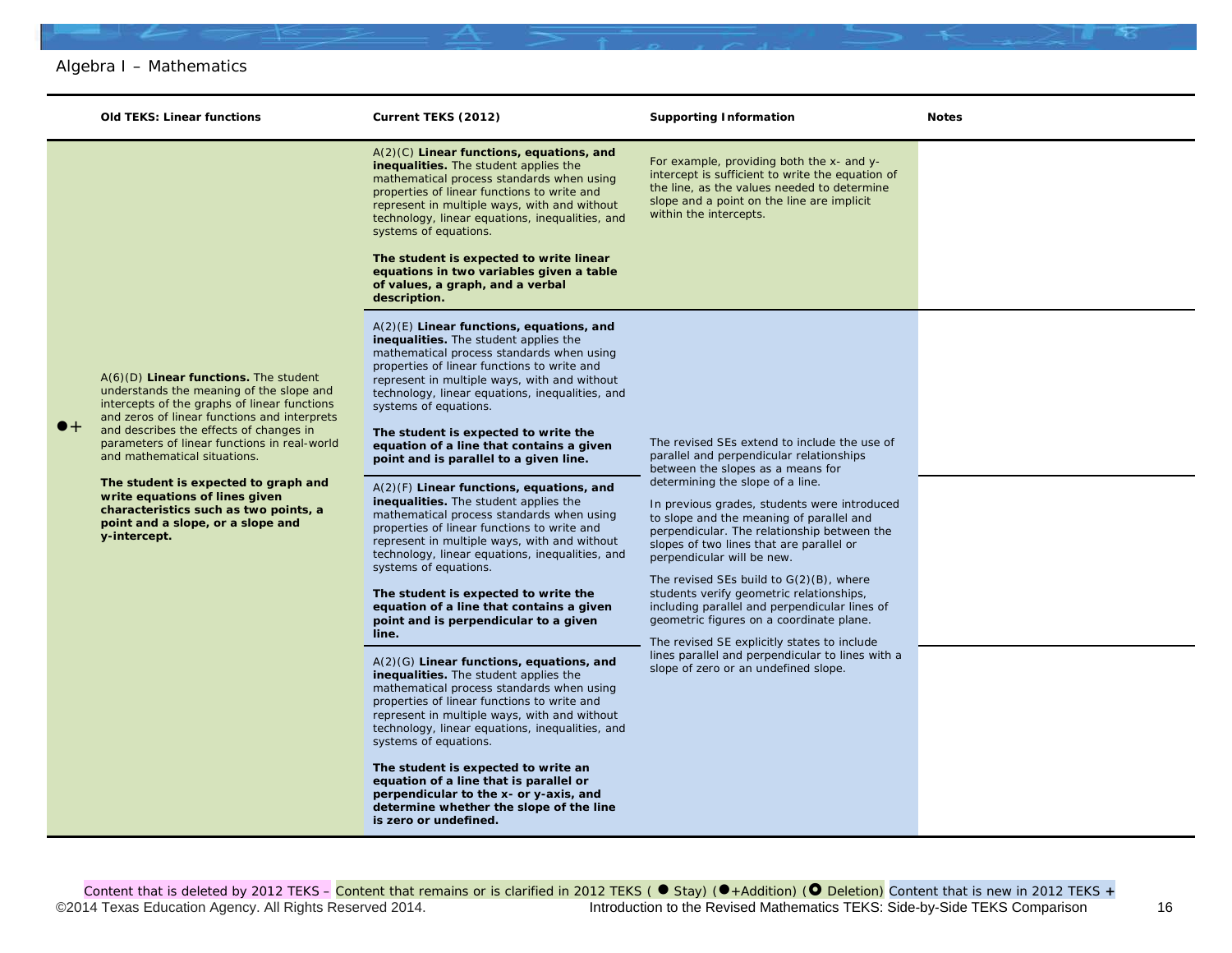|           | <b>Old TEKS: Linear functions</b>                                                                                                                                                                                                                                                                                                                                                                                                                                                                     | Current TEKS (2012)                                                                                                                                                                                                                                                                                                                                                                                                                                                                                                                                                                       | <b>Supporting Information</b>                                                                                                                                                                                                                                                                                                                                                                                                                                                                                                               | <b>Notes</b> |
|-----------|-------------------------------------------------------------------------------------------------------------------------------------------------------------------------------------------------------------------------------------------------------------------------------------------------------------------------------------------------------------------------------------------------------------------------------------------------------------------------------------------------------|-------------------------------------------------------------------------------------------------------------------------------------------------------------------------------------------------------------------------------------------------------------------------------------------------------------------------------------------------------------------------------------------------------------------------------------------------------------------------------------------------------------------------------------------------------------------------------------------|---------------------------------------------------------------------------------------------------------------------------------------------------------------------------------------------------------------------------------------------------------------------------------------------------------------------------------------------------------------------------------------------------------------------------------------------------------------------------------------------------------------------------------------------|--------------|
| $\bullet$ | $A(6)(E)$ Linear functions. The student<br>understands the meaning of the slope and<br>intercepts of the graphs of linear functions<br>and zeros of linear functions and interprets<br>and describes the effects of changes in<br>parameters of linear functions in real-world<br>and mathematical situations.<br>The student is expected to determine the<br>intercepts of the graphs of linear<br>functions and zeros of linear functions<br>from graphs, tables, and algebraic<br>representations. | $A(3)(C)$ Linear functions, equations, and<br><b>inequalities.</b> The student applies the<br>mathematical process standards when using<br>graphs of linear functions, key features, and<br>related transformations to represent in<br>multiple ways and solve, with and without<br>technology, equations, inequalities, and<br>systems of equations.<br>The student is expected to graph linear<br>functions on the coordinate plane and<br>identify key features including<br>x-intercept, y-intercept, zeros, and slope<br>in mathematical and real-world<br>problems.                 | When paired with mathematical process<br>standards $A(1)(D)$ and $A(1)(E)$ , the<br>expectation is that students graph linear<br>functions from each of the multiple<br>representations, including tables and<br>algebraic representations, and to connect the<br>key features to the multiple representations.                                                                                                                                                                                                                             |              |
| $\bullet$ | $A(6)(F)$ Linear functions. The student<br>understands the meaning of the slope and<br>intercepts of the graphs of linear functions<br>and zeros of linear functions and interprets<br>and describes the effects of changes in<br>parameters of linear functions in real-world<br>and mathematical situations.<br>The student is expected to interpret and<br>predict the effects of changing slope and<br>y-intercept in applied situations.                                                         | $A(3)(E)$ Linear functions, equations, and<br><b>inequalities.</b> The student applies the<br>mathematical process standards when using<br>graphs of linear functions, key features, and<br>related transformations to represent in<br>multiple ways and solve, with and without<br>technology, equations, inequalities, and<br>systems of equations.<br>The student is expected to determine the<br>effects on the graph of the parent<br>function $f(x) = x$ when $f(x)$ is replaced<br>by $af(x)$ , $f(x) + d$ ,<br>$f(x - c)$ , and $f(bx)$ for specific values of<br>a, b, c, and d. | With the revised SE, the expectation is that<br>students determine changes in slope and y-<br>intercept using a transformational approach<br>and function notation.<br>When paired with mathematical process<br>standard $A(1)(A)$ and $A(1)(D)$ , students are<br>expected to examine the effects of parameter<br>changes on graphs representing applied<br>situations as well as the effects of parameter<br>changes depicted through multiple<br>representations.<br>Interpreting and predicting have been<br>subsumed with determining. |              |
| $\bullet$ | $A(6)(G)$ Linear functions. The student<br>understands the meaning of the slope and<br>intercepts of the graphs of linear functions<br>and zeros of linear functions and interprets<br>and describes the effects of changes in<br>parameters of linear functions in real-world<br>and mathematical situations.<br>The student is expected to relate direct<br>variation to linear functions and solve<br>problems involving proportional change.                                                      | $A(2)(D)$ Linear functions, equations, and<br>inequalities. The student applies the<br>mathematical process standards when using<br>properties of linear functions to write and<br>represent in multiple ways, with and without<br>technology, linear equations, inequalities, and<br>systems of equations.<br>The student is expected to write and<br>solve equations involving direct<br>variation.                                                                                                                                                                                     | The expectation is that students represent<br>and solve problems involving proportional<br>relationships including finding the constant of<br>proportionality in grade 7:<br>Proportionality<br>7(4)(A)<br>7(4)(B)<br>7(4)(C)<br>7(4)(D)                                                                                                                                                                                                                                                                                                    |              |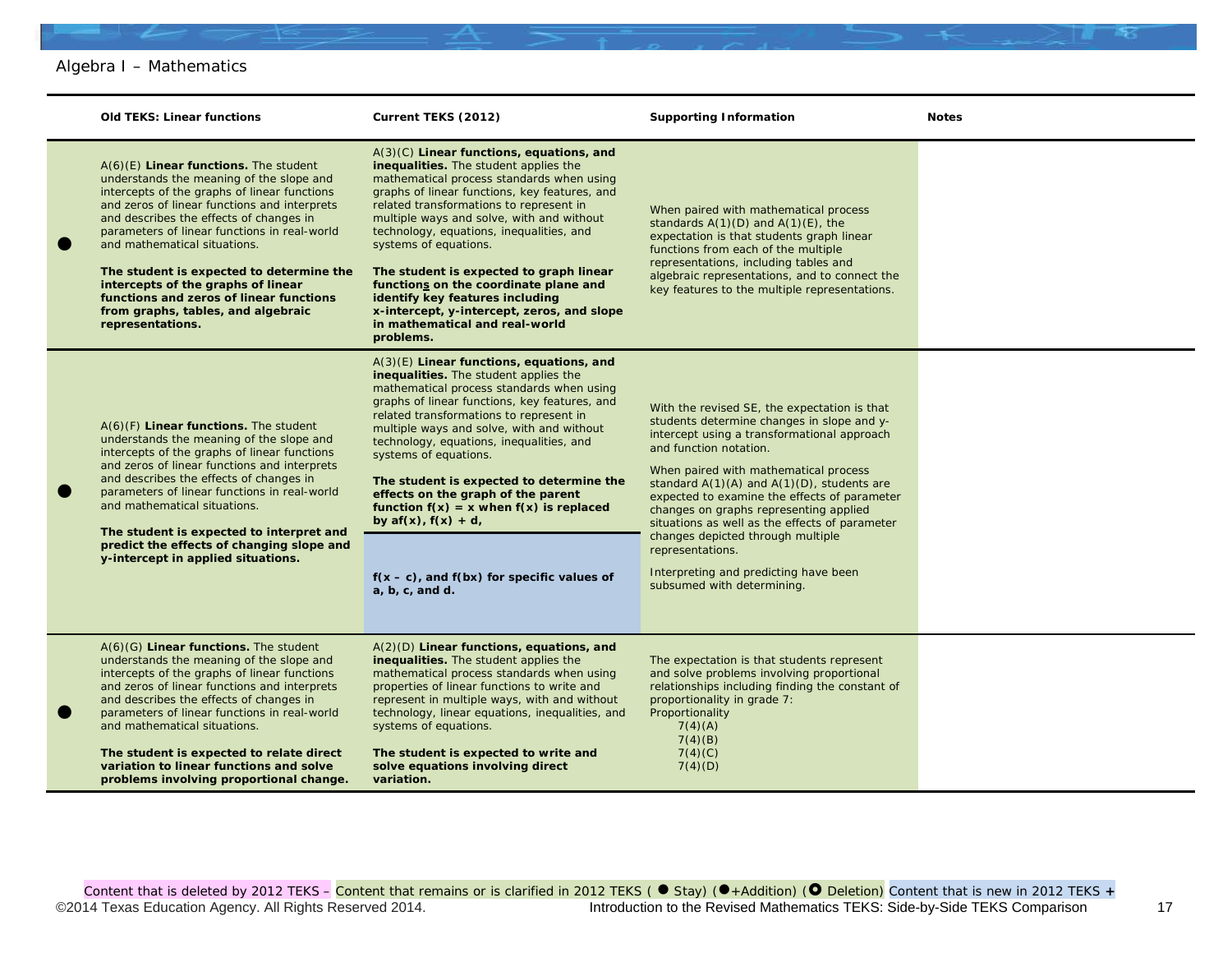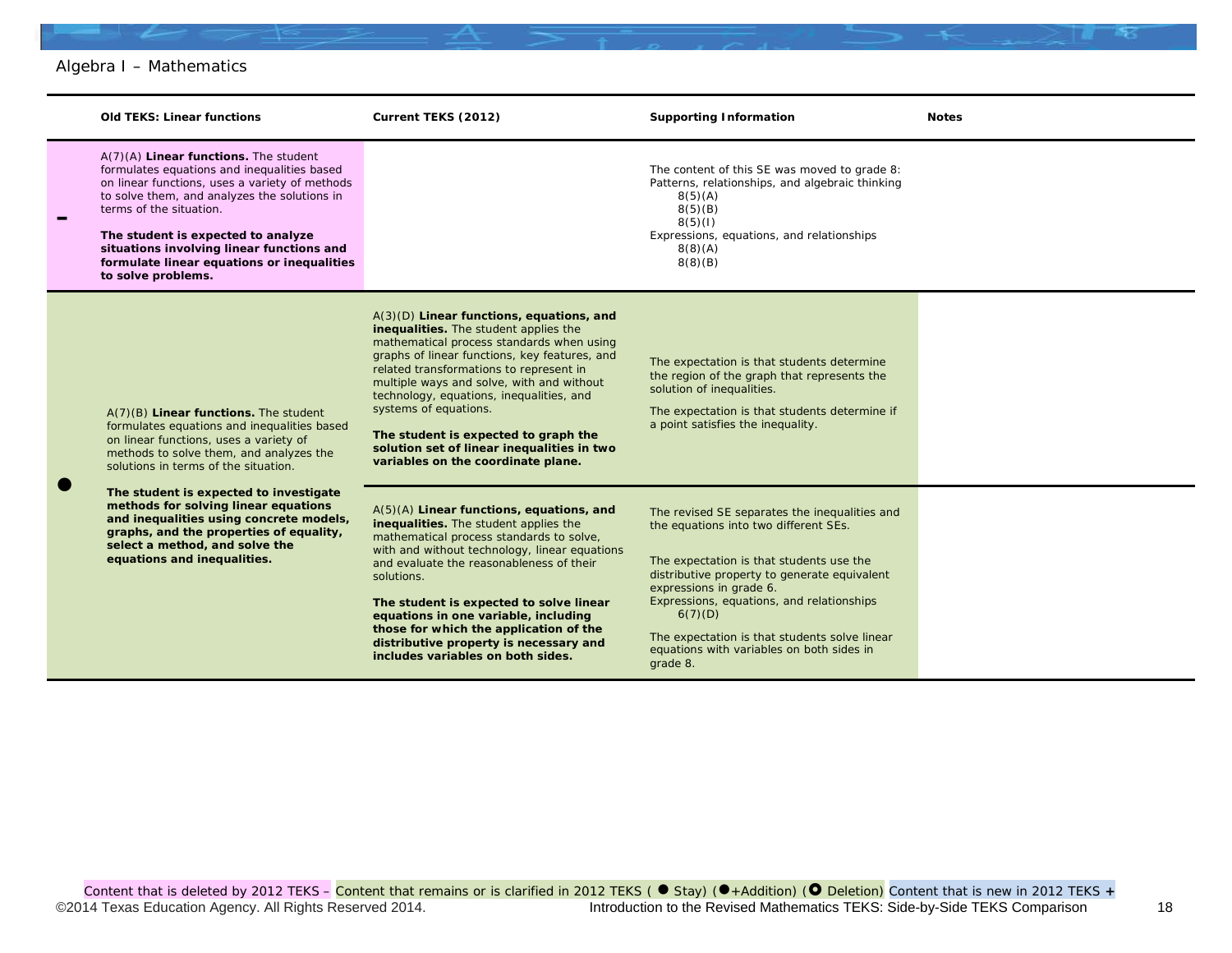| <b>Old TEKS: Linear functions</b>                                                                                                                                                                                                                                                                                                                         | Current TEKS (2012)                                                                                                                                                                                                                                                                                                                                                                                                                                                      | <b>Supporting Information</b>                                                                                                                                                                                                                                                                                                                                                                                                                                                                                                                                                                          | <b>Notes</b> |
|-----------------------------------------------------------------------------------------------------------------------------------------------------------------------------------------------------------------------------------------------------------------------------------------------------------------------------------------------------------|--------------------------------------------------------------------------------------------------------------------------------------------------------------------------------------------------------------------------------------------------------------------------------------------------------------------------------------------------------------------------------------------------------------------------------------------------------------------------|--------------------------------------------------------------------------------------------------------------------------------------------------------------------------------------------------------------------------------------------------------------------------------------------------------------------------------------------------------------------------------------------------------------------------------------------------------------------------------------------------------------------------------------------------------------------------------------------------------|--------------|
|                                                                                                                                                                                                                                                                                                                                                           | A(5)(B) Linear functions, equations, and<br>inequalities. The student applies the<br>mathematical process standards to solve,<br>with and without technology, linear equations<br>and evaluate the reasonableness of their<br>solutions.<br>The student is expected to solve linear<br>inequalities in one variable, including<br>those for which the application of the<br>distributive property is necessary and for<br>which variables are included on both<br>sides. | Expressions, equations, and relationships<br>8(8)(C)<br>The revised SE builds on solving linear<br>equations from grades 6, 7, and 8:<br>Expressions, equations, and relationships<br>6(10)(A)<br>7(10)(A)<br>7(10)(B)<br>7(10)(C)<br>8(8)(A)<br>8(8)(B)<br>8(8)(C)<br>The revised SE does not specify the methods<br>for solving equations and inequalities. When<br>paired with the mathematical process<br>standards $A(1)(C)$ and $A(1)(D)$ , students are<br>expected to use manipulatives, concrete<br>models, graphs, and properties of equality to<br>solve linear equations and inequalities. |              |
| $A(7)(C)$ Linear functions. The student<br>formulates equations and inequalities based<br>on linear functions, uses a variety of methods<br>to solve them, and analyzes the solutions in<br>terms of the situation.<br>The student is expected to interpret and<br>determine the reasonableness of<br>solutions to linear equations and<br>inequalities.  |                                                                                                                                                                                                                                                                                                                                                                                                                                                                          | Though the content of this SE is explicitly<br>removed, it is implicitly addressed through<br>$A(1)(B)$ and $A(1)(G)$ . When instruction<br>integrates $A(1)(B)$ and $A(1)(G)$ with other<br>content standards, students may be asked to<br>evaluate a solution for reasonableness.                                                                                                                                                                                                                                                                                                                    |              |
| $A(8)(A)$ Linear functions. The student<br>formulates systems of linear equations from<br>problem situations, uses a variety of methods<br>to solve them, and analyzes the solutions in<br>terms of the situation.<br>The student is expected to analyze<br>situations and formulate systems of<br>linear equations in two unknowns to<br>solve problems. | A(2)(I) Linear functions, equations, and<br>inequalities. The student applies the<br>mathematical process standards when using<br>properties of linear functions to write and<br>represent in multiple ways, with and without<br>technology, linear equations, inequalities, and<br>systems of equations.<br>The student is expected to write systems<br>of two linear equations given a table of<br>values, a graph, and a verbal description.                          | The revised SE builds on writing linear<br>equations in grade 8.<br>Proportionality<br>8(5)(1)<br>When paired with the mathematical process<br>standard $A(1)(A)$ , the expectation is that<br>students analyze situations to solve problems<br>involving systems of two linear equations.<br>Writing systems of equations is extended to<br>writing a system of inequalities in two<br>variables and writing systems of equations<br>with three variables in Algebra II.                                                                                                                              |              |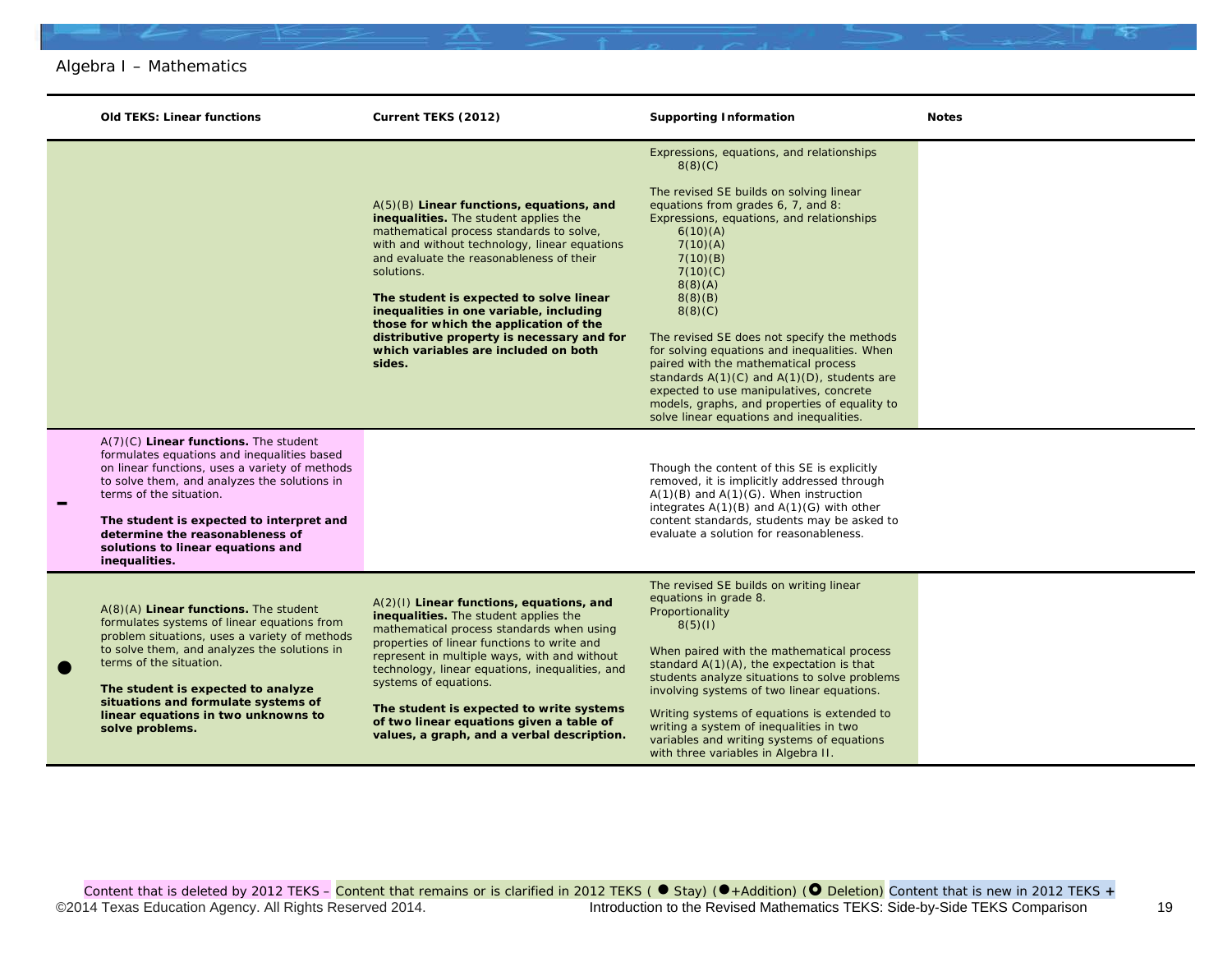

|                | <b>Old TEKS: Linear functions</b>                                                                                                                                                                                                                                                                                                                         | Current TEKS (2012)                                                                                                                                                                                                                                                                                                                                                                                                                                                                                           | <b>Supporting Information</b>                                                                                                                                                                                                                                                                                                                                                                                                                                                                                                                                                                                                                        | <b>Notes</b> |
|----------------|-----------------------------------------------------------------------------------------------------------------------------------------------------------------------------------------------------------------------------------------------------------------------------------------------------------------------------------------------------------|---------------------------------------------------------------------------------------------------------------------------------------------------------------------------------------------------------------------------------------------------------------------------------------------------------------------------------------------------------------------------------------------------------------------------------------------------------------------------------------------------------------|------------------------------------------------------------------------------------------------------------------------------------------------------------------------------------------------------------------------------------------------------------------------------------------------------------------------------------------------------------------------------------------------------------------------------------------------------------------------------------------------------------------------------------------------------------------------------------------------------------------------------------------------------|--------------|
|                | $A(8)(B)$ Linear functions. The student<br>formulates systems of linear equations from<br>problem situations, uses a variety of methods<br>to solve them, and analyzes the solutions in<br>terms of the situation.<br>The student is expected to solve systems<br>of linear equations using concrete<br>models, graphs, tables, and algebraic<br>methods. | A(3)(F) Linear functions, equations, and<br>inequalities. The student applies the<br>mathematical process standards when using<br>graphs of linear functions, key features, and<br>related transformations to represent in<br>multiple ways and solve, with and without<br>technology, equations, inequalities, and<br>systems of equations.<br>The student is expected to graph<br>systems of two linear equations in two<br>variables on the coordinate plane and<br>determine the solutions if they exist. | The revised SE builds on recognizing the point<br>of intersection as a point which satisfies both<br>of the graphed linear equations in grade 8.<br>Expressions, equations, and relationships<br>8(9)(A)                                                                                                                                                                                                                                                                                                                                                                                                                                             |              |
| $\bullet$      |                                                                                                                                                                                                                                                                                                                                                           | $A(3)(G)$ Linear functions, equations, and<br>inequalities. The student applies the<br>mathematical process standards when using<br>graphs of linear functions, key features, and<br>related transformations to represent in<br>multiple ways and solve, with and without<br>technology, equations, inequalities, and<br>systems of equations.<br>The student is expected to estimate<br>graphically the solutions to systems of<br>two linear equations with two variables<br>in real-world problems.        | Students are expected to use the scales on<br>the graph and estimate the solution.<br>The coordinates of the solution may be<br>rational numbers.<br>Scales on the graphs may include rational<br>numbers.                                                                                                                                                                                                                                                                                                                                                                                                                                           |              |
| $\blacksquare$ | $A(8)(B)$ Linear functions. The student<br>formulates systems of linear equations from<br>problem situations, uses a variety of methods<br>to solve them, and analyzes the solutions in<br>terms of the situation.<br>The student is expected to solve systems<br>of linear equations using concrete<br>models, graphs, tables, and algebraic<br>methods. | $A(5)(C)$ Linear functions, equations, and<br>inequalities. The student applies the<br>mathematical process standards to solve,<br>with and without technology, linear equations<br>and evaluate the reasonableness of their<br>solutions.<br>The student is expected to solve systems<br>of two linear equations with two<br>variables for mathematical and real-<br>world problems.                                                                                                                         | The revised SE builds on solving linear<br>equations from grades 6, 7, and 8.<br>Expressions, equations, and relationships<br>6(10)(A)<br>7(10)(A)<br>7(10)(B)<br>7(10)(C)<br>8(8)(A)<br>8(8)(B)<br>8(8)(C)<br>Solution methods may include substitution,<br>elimination, and graphing.<br>When paired with the mathematical process<br>standard A(1)(B), students are expected to<br>verify their solution. When paired with the<br>mathematical process standard A(1)(C),<br>students are expected to use tools such as<br>concrete models to solve the problems. When<br>paired with A(1)(G), students are expected to<br>justify their solution. |              |

Content that is deleted by 2012 TEKS – Content that remains or is clarified in 2012 TEKS ( ● Stay) (●+Addition) ( ● Deletion) Content that is new in 2012 TEKS + ©2014 Texas Education Agency. All Rights Reserved 2014. Introduction to the Revised Mathematics TEKS: Side-by-Side TEKS Comparison 20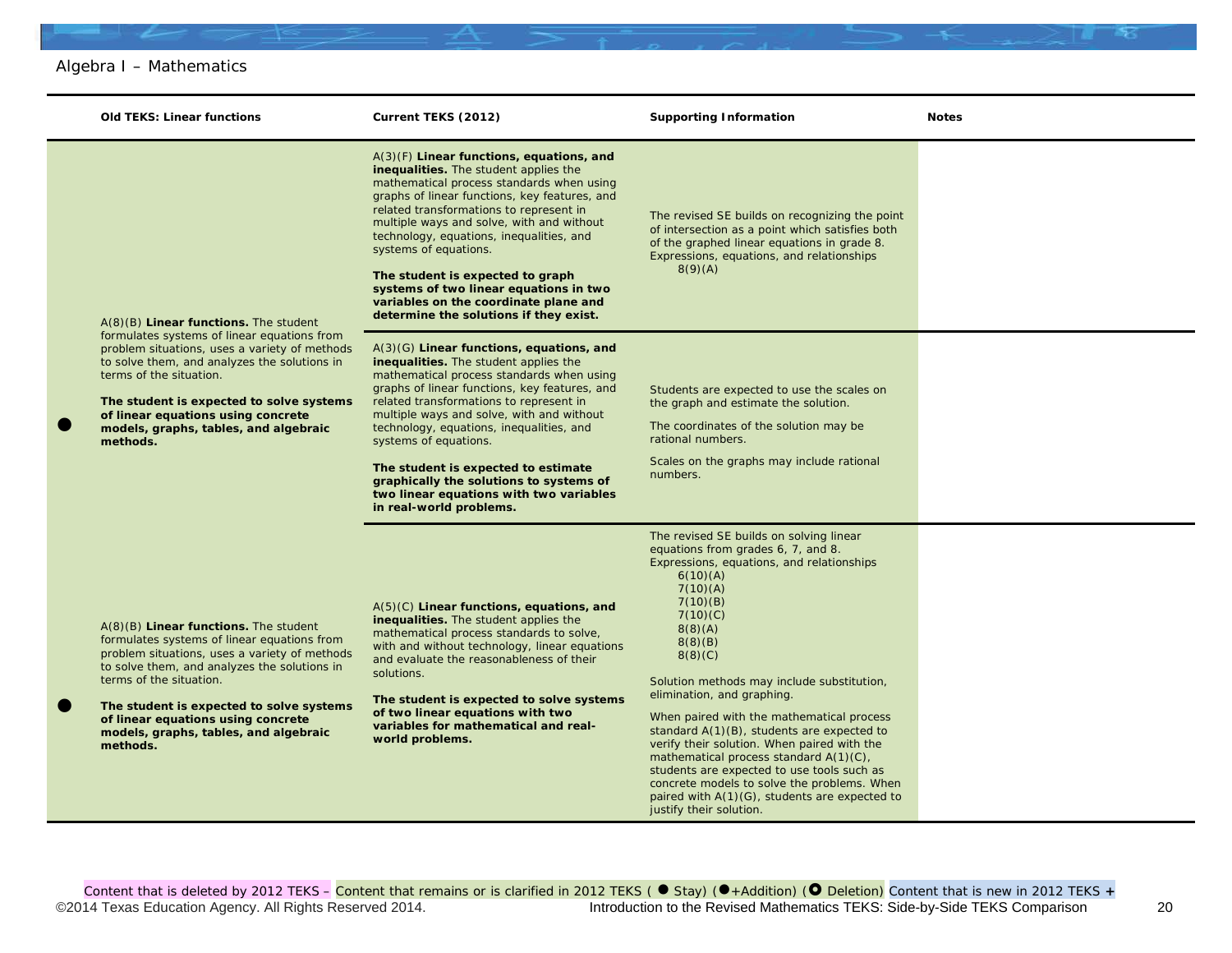

| <b>Old TEKS: Linear functions</b>                                                                                                                                                                                                                                                                                                              | Current TEKS (2012)                                                                                                                                                                                                                                                                                                                                                                                                                                                                        | <b>Supporting Information</b>                                                                                                                                                                                                                                                                                                                                                                                                                                                                                                                 | <b>Notes</b> |
|------------------------------------------------------------------------------------------------------------------------------------------------------------------------------------------------------------------------------------------------------------------------------------------------------------------------------------------------|--------------------------------------------------------------------------------------------------------------------------------------------------------------------------------------------------------------------------------------------------------------------------------------------------------------------------------------------------------------------------------------------------------------------------------------------------------------------------------------------|-----------------------------------------------------------------------------------------------------------------------------------------------------------------------------------------------------------------------------------------------------------------------------------------------------------------------------------------------------------------------------------------------------------------------------------------------------------------------------------------------------------------------------------------------|--------------|
| $A(8)(C)$ Linear functions. The student<br>formulates systems of linear equations from<br>problem situations, uses a variety of methods<br>to solve them, and analyzes the solutions in<br>terms of the situation.<br>The student is expected to interpret and<br>determine the reasonableness of<br>solutions to systems of linear equations. |                                                                                                                                                                                                                                                                                                                                                                                                                                                                                            | Though the content of this SE is explicitly<br>removed, it is implicitly addressed through<br>$A(1)(B)$ and $A(1)(G)$ . When instruction<br>integrates $A(1)(B)$ and $A(1)(G)$ with other<br>content standards, students may be asked to<br>evaluate a solution for reasonableness.                                                                                                                                                                                                                                                           |              |
|                                                                                                                                                                                                                                                                                                                                                | $A(2)(H)$ Linear functions, equations, and<br>inequalities. The student applies the<br>mathematical process standards when using<br>properties of linear functions to write and<br>represent in multiple ways, with and without<br>technology, linear equations, inequalities, and<br>systems of equations.<br>The student is expected to write linear<br>inequalities in two variables given a<br>table of values, a graph, and a verbal<br>description.                                  | The revised SE extends using one-variable<br>inequalities to solve problems from grade 8.<br>Expressions, equations, and relationships<br>8(8)(A)<br>8(8)(B)<br>When paired with mathematical process<br>standard $A(1)(A)$ , the expectation is that<br>students write linear inequalities for real-<br>world contexts.<br>Verbal descriptions may include mathematical<br>descriptions.<br>A table could consist of points which satisfy<br>the inequality and points which do not. There<br>is the potential for multiple correct answers. |              |
|                                                                                                                                                                                                                                                                                                                                                | A(3)(H) Linear functions, equations, and<br>inequalities. The student applies the<br>mathematical process standards when using<br>graphs of linear functions, key features, and<br>related transformations to represent in<br>multiple ways and solve, with and without<br>technology, equations, inequalities, and<br>systems of equations.<br>The student is expected to graph the<br>solution set of systems of two linear<br>inequalities in two variables on the<br>coordinate plane. | The expectation is that students determine<br>the region of the graph that represents the<br>solution to the systems of inequalities.<br>The expectation is that students determine if<br>a point satisfies the system of inequalities.<br>The revised SE extends to formulating a<br>system of inequalities for a given situation in<br>Algebra II.                                                                                                                                                                                          |              |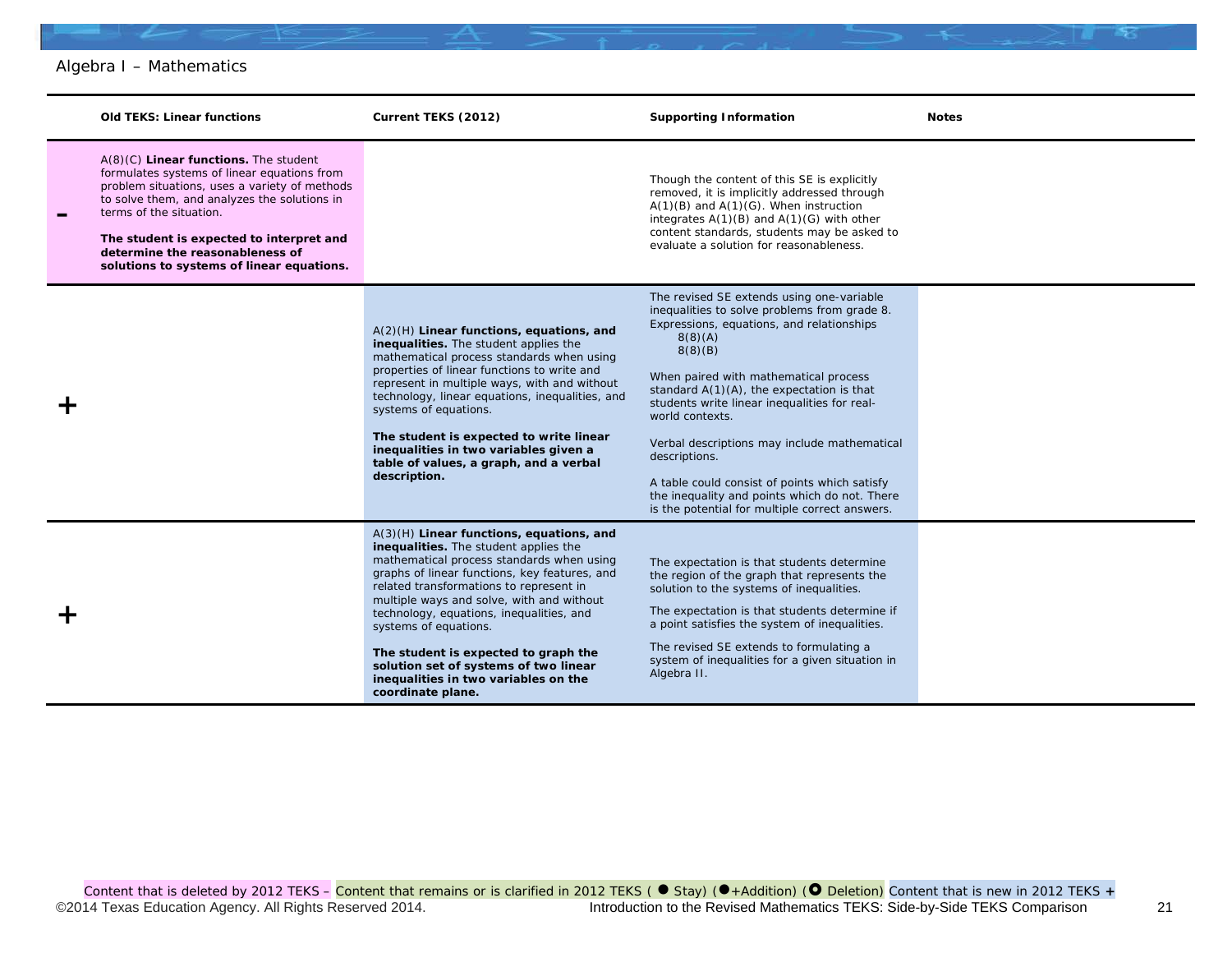|             | Old TEKS: Quadratic and other<br>nonlinear functions                                                                                                                                                                                                                                                                                                                                                                                                                                                                                                  | Current TEKS (2012)                                                                                                                                                                                                                                                                                                                                                                                                                                                   | <b>Supporting Information</b>                                                                                                                                                                                                                                                                                                                      | <b>Notes</b> |
|-------------|-------------------------------------------------------------------------------------------------------------------------------------------------------------------------------------------------------------------------------------------------------------------------------------------------------------------------------------------------------------------------------------------------------------------------------------------------------------------------------------------------------------------------------------------------------|-----------------------------------------------------------------------------------------------------------------------------------------------------------------------------------------------------------------------------------------------------------------------------------------------------------------------------------------------------------------------------------------------------------------------------------------------------------------------|----------------------------------------------------------------------------------------------------------------------------------------------------------------------------------------------------------------------------------------------------------------------------------------------------------------------------------------------------|--------------|
| O           | $A(9)(A)$ Quadratic and other nonlinear<br>functions. The student understands that the<br>graphs of quadratic functions are affected by<br>the parameters of the function and can<br>interpret and describe the effects of changes<br>in the parameters of quadratic functions.<br>The student is expected to determine the<br>domain and range for quadratic functions<br>in given situations.                                                                                                                                                       | $A(6)(A)$ Quadratic functions and<br>equations. The student applies the<br>mathematical process standards when using<br>properties of quadratic functions to write and<br>represent in multiple ways, with and without<br>technology, quadratic equations.<br>The student is expected to determine the<br>domain and range of quadratic functions<br>and represent the domain and range<br>using inequalities.                                                        | When paired with the mathematical process<br>standard $A(1)(A)$ , students will determine the<br>domain and range of a quadratic function for<br>a given situation.<br>Specificity has been provided with writing the<br>domain and range as inequalities.<br>Notation is extended to include interval<br>notation and set notation in Algebra II. |              |
|             | $A(9)(B)$ Quadratic and other nonlinear<br>functions. The student understands that the<br>graphs of quadratic functions are affected by<br>the parameters of the function and can<br>interpret and describe the effects of changes<br>in the parameters of quadratic functions.                                                                                                                                                                                                                                                                       | A(7)(C) Quadratic functions, and<br>equations. The student applies the<br>mathematical process standards when using<br>graphs of quadratic functions and their related<br>transformations to represent in multiple ways<br>and determine, with and without technology,<br>the solutions to equations.<br>The student is expected to determine the<br>effects on the graph of the parent<br>function $f(x) = x^2$ when $f(x)$ is replaced<br>by $af(x)$ , $f(x) + d$ , | The effect of changes in a has been replaced<br>by $af(x)$ .<br>The use of function notation and<br>transformations builds the foundation for<br>transformations of other functions in Algebra<br>Ш.                                                                                                                                               |              |
| $\bullet$ + | The student is expected to investigate,<br>describe, and predict the effects of<br>changes in a on the graph of $y = ax^2 + c$ .<br>A(9)(C) Quadratic and other nonlinear<br>functions. The student understands that the<br>graphs of quadratic functions are affected by<br>the parameters of the function and can<br>interpret and describe the effects of changes<br>in the parameters of quadratic functions.<br>The student is expected to investigate,<br>describe, and predict the effects of<br>changes in c on the graph of $y = ax^2 + c$ . | $f(x - c)$ , $f(bx)$ for specific values of $a, b, c$<br>and d.                                                                                                                                                                                                                                                                                                                                                                                                       | The revised SE continues to address the<br>effects of changes of a and c, and transitions<br>students to examining quadratic functions<br>from the transformational approach, that is<br>used later in Algebra II with other functions.                                                                                                            |              |
|             |                                                                                                                                                                                                                                                                                                                                                                                                                                                                                                                                                       |                                                                                                                                                                                                                                                                                                                                                                                                                                                                       | The revised SE is an extension of the current<br>SE related to transformations of quadratic<br>functions.                                                                                                                                                                                                                                          |              |
|             |                                                                                                                                                                                                                                                                                                                                                                                                                                                                                                                                                       |                                                                                                                                                                                                                                                                                                                                                                                                                                                                       | The expectation is that students analyze<br>quadratic functions from a transformational<br>perspective, comparing the effects af(x) and<br>f(bx) in the different representations of the<br>function.                                                                                                                                              |              |
|             |                                                                                                                                                                                                                                                                                                                                                                                                                                                                                                                                                       |                                                                                                                                                                                                                                                                                                                                                                                                                                                                       | Graphs may include horizontal and vertical<br>shifts, horizontal and vertical stretches and<br>compressions, and reflections.                                                                                                                                                                                                                      |              |
|             |                                                                                                                                                                                                                                                                                                                                                                                                                                                                                                                                                       |                                                                                                                                                                                                                                                                                                                                                                                                                                                                       | Transformations with quadratic functions are<br>not explicitly addressed in Algebra II TEKS.<br>Algebra II will extend transformations to<br>other functions.                                                                                                                                                                                      |              |

Content that is deleted by 2012 TEKS – Content that remains or is clarified in 2012 TEKS ( ● Stay) (●+Addition) ( ● Deletion) Content that is new in 2012 TEKS + ©2014 Texas Education Agency. All Rights Reserved 2014. Introduction to the Revised Mathematics TEKS: Side-by-Side TEKS Comparison 22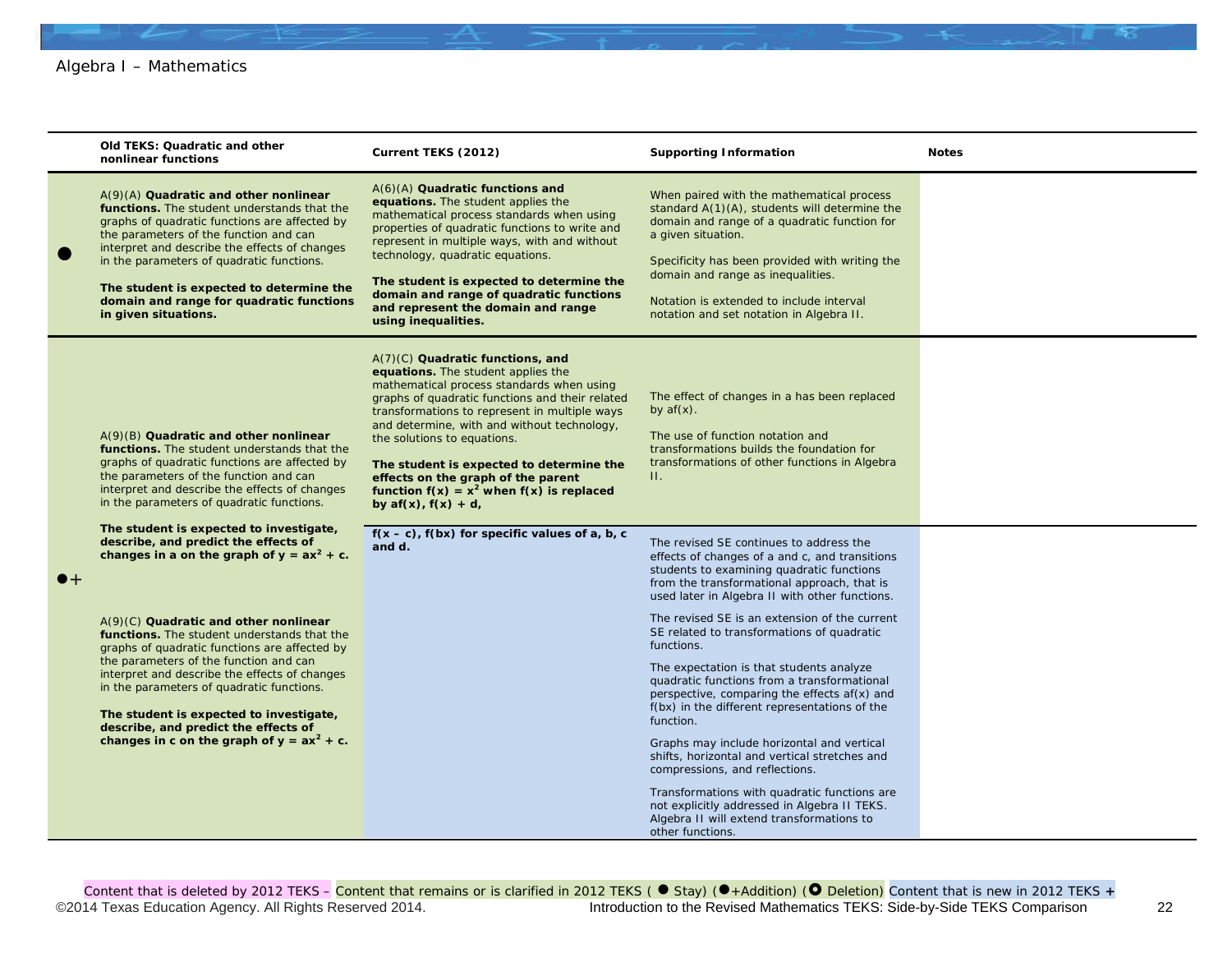| Old TEKS: Quadratic and other<br>nonlinear functions                                                                                                                                                                                                                                                                     | Current TEKS (2012)                                                                                                                                                                                                                                                                                                                                                                                                                                                                                                                          | <b>Supporting Information</b>                                                                                                                                                                                                                                                                                                                                                                      | <b>Notes</b> |
|--------------------------------------------------------------------------------------------------------------------------------------------------------------------------------------------------------------------------------------------------------------------------------------------------------------------------|----------------------------------------------------------------------------------------------------------------------------------------------------------------------------------------------------------------------------------------------------------------------------------------------------------------------------------------------------------------------------------------------------------------------------------------------------------------------------------------------------------------------------------------------|----------------------------------------------------------------------------------------------------------------------------------------------------------------------------------------------------------------------------------------------------------------------------------------------------------------------------------------------------------------------------------------------------|--------------|
| $A(9)(D)$ Quadratic and other nonlinear<br>functions. The student understands that the<br>graphs of quadratic functions are affected by<br>the parameters of the function and can<br>interpret and describe the effects of changes<br>in the parameters of quadratic functions.                                          | A(7)(A) Quadratic functions and<br>equations. The student applies the<br>mathematical process standards when using<br>graphs of quadratic functions and their related<br>transformations to represent in multiple ways<br>and determine, with and without technology,<br>the solutions to equations.<br>The student is expected to graph<br>quadratic functions on the coordinate<br>plane and use the graph to identify key<br>attributes, if possible, including x-<br>intercept, y-intercept, zeros, maximum<br>value, minimum values,    | Specificity has been added by listing some of<br>the attributes of a quadratic function.<br>When mathematical process standards A(1)(E)<br>and $A(1)(F)$ are paired with other content<br>standards, students are expected to analyze<br>graphs of quadratic functions to draw<br>conclusions.<br>The graphing of a quadratic function may occur<br>as a result of a transformation.               |              |
| The student is expected to analyze<br>graphs of quadratic functions and draw<br>conclusions.                                                                                                                                                                                                                             | vertex, and the equation of the axis of<br>symmetry.                                                                                                                                                                                                                                                                                                                                                                                                                                                                                         | Students could be given points or attributes to<br>define a quadratic function and be asked to<br>identify additional attributes of that quadratic<br>function.                                                                                                                                                                                                                                    |              |
| A(10)(A) Quadratic and other nonlinear<br>functions. The student understands there is<br>more than one way to solve a quadratic<br>equation and solves them using appropriate<br>methods.<br>The student is expected to solve<br>quadratic equations using concrete<br>models, tables, graphs, and algebraic<br>methods. | A(8)(A) Quadratic functions, and<br>equations. The student applies the<br>mathematical process standards to solve, with<br>and without technology, quadratic equations<br>and evaluate the reasonableness of their<br>solutions. The student formulates statistical<br>relationships and evaluates their<br>reasonableness based on real-world data.<br>The student is expected to solve<br>quadratic equations having real solutions<br>by factoring, taking square roots,<br>completing the square, and applying the<br>quadratic formula. | Specificity has been provided with the<br>algebraic methods used to solve quadratic<br>equations.<br>When paired with mathematical process<br>standards $A(1)(C)$ and $A(1)(D)$ , students are<br>expected to solve quadratic equations using<br>concrete models, tables, and graphs.<br>The revised SE extends to include imaginary<br>solutions and quadratic inequalities in Algebra<br>$\Pi$ . |              |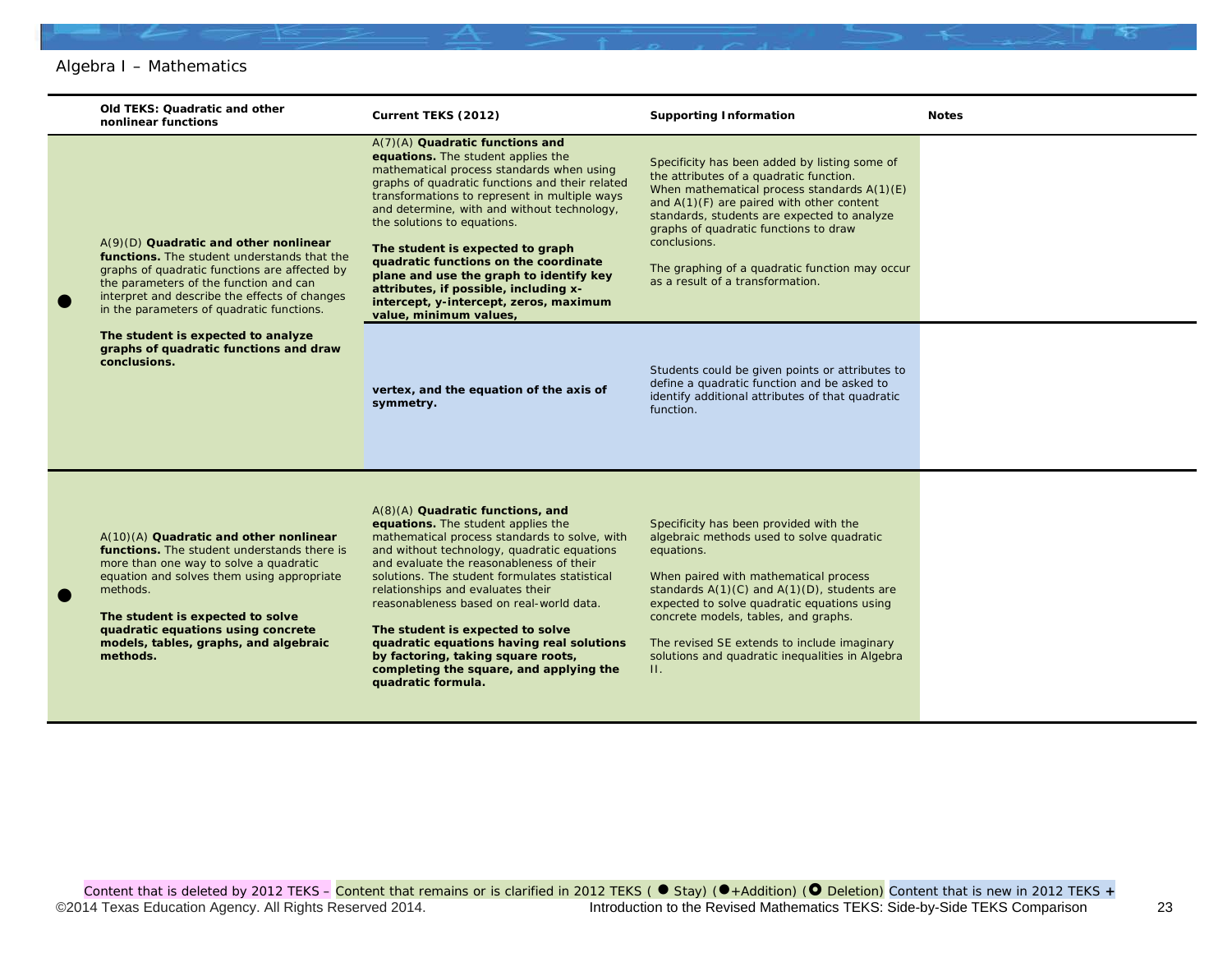|             | <b>Old TEKS: Quadratic and other</b><br>nonlinear functions                                                                                                                                                                                                                                                                                                                                                                  | Current TEKS (2012)                                                                                                                                                                                                                                                                                                                                                                                                                                                               | <b>Supporting Information</b>                                                                                                                                                                                                                                                                                                                                                                               | <b>Notes</b> |
|-------------|------------------------------------------------------------------------------------------------------------------------------------------------------------------------------------------------------------------------------------------------------------------------------------------------------------------------------------------------------------------------------------------------------------------------------|-----------------------------------------------------------------------------------------------------------------------------------------------------------------------------------------------------------------------------------------------------------------------------------------------------------------------------------------------------------------------------------------------------------------------------------------------------------------------------------|-------------------------------------------------------------------------------------------------------------------------------------------------------------------------------------------------------------------------------------------------------------------------------------------------------------------------------------------------------------------------------------------------------------|--------------|
| $\bullet$   | A(10)(B) Quadratic and other nonlinear<br>functions. The student understands there is<br>more than one way to solve a quadratic<br>equation and solves them using appropriate<br>methods.<br>The student is expected to make<br>connections among the solutions (roots)<br>of quadratic equations, the zeros of their<br>related functions, and the horizontal<br>intercepts (x-intercepts) of the graph of<br>the function. | A(7)(B) Quadratic functions, and<br>equations. The student applies the<br>mathematical process standards when using<br>graphs of quadratic functions and their related<br>transformations to represent in multiple ways<br>and determine, with and without technology,<br>the solutions to equations.<br>The student is expected to describe the<br>relationship between the linear factors of<br>quadratic expressions and the zeros of<br>their associated quadratic functions. | Academic language now includes "linear<br>factors."<br>When paired with mathematical process<br>standards $A(1)(D)$ , $A(1)(E)$ , and $A(1)(F)$ , the<br>expectation is that students use multiple<br>representations to describe the connections<br>between the linear factors and the zeros of<br>the associated quadratic functions.                                                                     |              |
| $\bullet$ + | A(11)(A) Quadratic and other nonlinear<br>functions. The student understands there are<br>situations modeled by functions that are<br>neither linear nor quadratic and models the<br>situations.<br>The student is expected to use patterns<br>to generate the laws of exponents and<br>apply them in problem-solving situations.                                                                                            | A(11)(B) Number and algebraic methods.<br>The student applies the mathematical process<br>standards and algebraic methods to rewrite<br>algebraic expressions into equivalent forms.<br>The student is expected to simplify<br>numeric and algebraic expressions using<br>the laws of exponents, including integral<br>and rational exponents.                                                                                                                                    | Simplifying expressions involving exponents<br>has been moved to the Number and Algebraic<br>Methods strand.<br>When paired with mathematical process<br>standards $A(1)(A)$ , apply the laws of<br>exponents in problem-solving situations.<br>Specificity regarding the types of exponents<br>has been provided.<br>The revised SE extends to solving equations<br>with rational exponents in Algebra II. |              |
|             | A(11)(B) Quadratic and other nonlinear<br>functions. The student understands there are<br>situations modeled by functions that are<br>neither linear nor quadratic and models the                                                                                                                                                                                                                                            |                                                                                                                                                                                                                                                                                                                                                                                                                                                                                   | The content of this SE was moved to Algebra<br>II and is subsumed within:                                                                                                                                                                                                                                                                                                                                   |              |

**The student is expected to analyze data and represent situations involving inverse variation using concrete models, tables, graphs, or algebraic methods.**

**–**

situations.

II and is subsumed within: *Cubic, cube root, absolute value and rational functions, equations, and inequalities* 2A(6)(G)  $2A(6)(L)$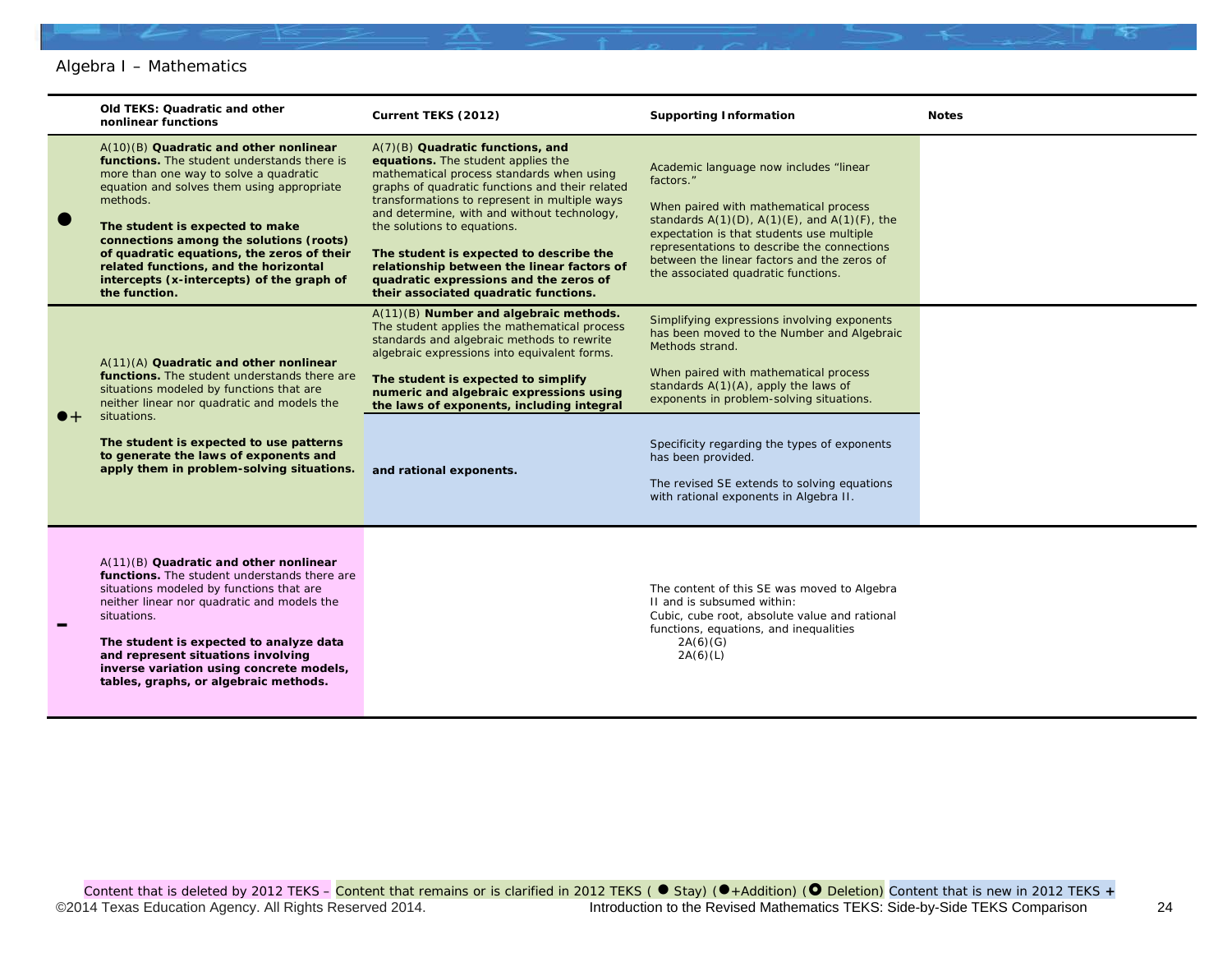|           | Old TEKS: Quadratic and other<br>nonlinear functions                                                                                                                                                                                                                                                                                                                                   | Current TEKS (2012)                                                                                                                                                                                                                                                                                                                                                                                                                                                                                                                                                                                                                                                                                                                | <b>Supporting Information</b>                                                                                                                                                                                                                          | <b>Notes</b> |
|-----------|----------------------------------------------------------------------------------------------------------------------------------------------------------------------------------------------------------------------------------------------------------------------------------------------------------------------------------------------------------------------------------------|------------------------------------------------------------------------------------------------------------------------------------------------------------------------------------------------------------------------------------------------------------------------------------------------------------------------------------------------------------------------------------------------------------------------------------------------------------------------------------------------------------------------------------------------------------------------------------------------------------------------------------------------------------------------------------------------------------------------------------|--------------------------------------------------------------------------------------------------------------------------------------------------------------------------------------------------------------------------------------------------------|--------------|
|           |                                                                                                                                                                                                                                                                                                                                                                                        | $A(9)(B)$ Exponential functions and<br>equations. The student applies the<br>mathematical process standards when using<br>properties of exponential functions and their<br>related transformations to write, graph, and<br>represent in multiple ways exponential<br>equations and evaluate, with and without<br>technology, the reasonableness of their<br>solutions. The student formulates statistical<br>relationships and evaluates their<br>reasonableness based on real-world data.<br>The student is expected to interpret the<br>meaning of the values of a and b in<br>exponential functions of the form<br>$f(x) = ab^x$ in real-world problems.                                                                        | The content of the current SE has been split<br>into four SEs.                                                                                                                                                                                         |              |
| $\bullet$ | $A(11)(C)$ Quadratic and other nonlinear<br>functions. The student understands there are<br>situations modeled by functions that are<br>neither linear nor quadratic and models the<br>situations.<br>The student is expected to analyze data<br>and represent situations involving<br>exponential growth and decay using<br>concrete models, tables, graphs, or<br>algebraic methods. | $A(9)(C)$ Exponential functions and<br>equations. The student applies the<br>mathematical process standards when using<br>properties of exponential functions and their<br>related transformations to write, graph, and<br>represent in multiple ways exponential<br>equations and evaluate, with and without<br>technology, the reasonableness of their<br>solutions. The student formulates statistical<br>relationships and evaluates their<br>reasonableness based on real-world data.<br>The student is expected to write<br>exponential functions in the form<br>$f(x) = ab^x$ (where b is a rational number)<br>to describe problems arising from<br>mathematical and real-world situations,<br>including growth and decay. | Specificity has been added to "algebraic<br>methods" to include interpreting the meaning<br>of the values of $a$ and $b$ as well as writing<br>functions in the form $f(x) = ab^x$ (where b is a<br>rational number).                                  |              |
|           |                                                                                                                                                                                                                                                                                                                                                                                        | $A(9)(D)$ Exponential functions, and<br>equations. The student applies the<br>mathematical process standards when using<br>properties of exponential functions and their<br>related transformations to write, graph, and<br>represent in multiple ways exponential<br>equations and evaluate, with and without<br>technology, the reasonableness of their<br>solutions. The student formulates statistical<br>relationships and evaluates their<br>reasonableness based on real-world data.<br>The student is expected to graph<br>exponential functions that model growth<br>and decay and identify key features,<br>including y-intercept and asymptote, in<br>mathematical and real-world problems.                             | Specificity has been added to graphical<br>representations of exponential growth and<br>decay to include key features such as the y-<br>intercept and asymptote.<br>Specificity has been provided to use<br>technology to write exponential functions. |              |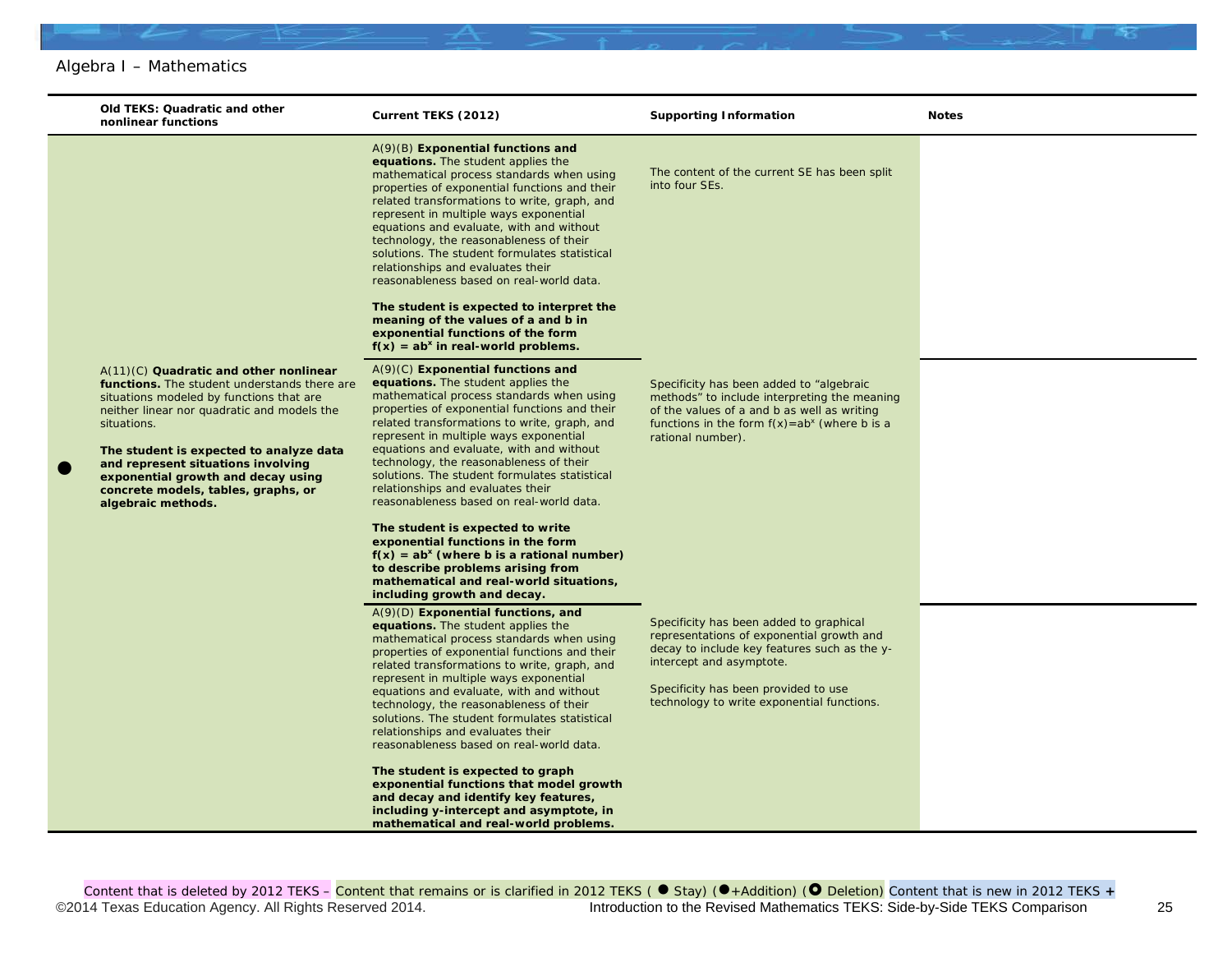|   | <b>Old TEKS: Quadratic and other</b><br>nonlinear functions                                                                                                                                                                                                                                                                                                                          | Current TEKS (2012)                                                                                                                                                                                                                                                                                                                                                                                                                                                                                                                                                                                                                                                     | <b>Supporting Information</b>                                                                                                                                                                                                                                           | <b>Notes</b> |
|---|--------------------------------------------------------------------------------------------------------------------------------------------------------------------------------------------------------------------------------------------------------------------------------------------------------------------------------------------------------------------------------------|-------------------------------------------------------------------------------------------------------------------------------------------------------------------------------------------------------------------------------------------------------------------------------------------------------------------------------------------------------------------------------------------------------------------------------------------------------------------------------------------------------------------------------------------------------------------------------------------------------------------------------------------------------------------------|-------------------------------------------------------------------------------------------------------------------------------------------------------------------------------------------------------------------------------------------------------------------------|--------------|
| Œ | A(11)(C) Quadratic and other nonlinear<br>functions. The student understands there are<br>situations modeled by functions that are<br>neither linear nor quadratic and models the<br>situations.<br>The student is expected to analyze data<br>and represent situations involving<br>exponential growth and decay using<br>concrete models, tables, graphs, or<br>algebraic methods. | $A(9)(E)$ Exponential functions and<br>equations. The student applies the<br>mathematical process standards when using<br>properties of exponential functions and their<br>related transformations to write, graph, and<br>represent in multiple ways exponential<br>equations and evaluate, with and without<br>technology, the reasonableness of their<br>solutions. The student formulates statistical<br>relationships and evaluates their<br>reasonableness based on real-world data.<br>The student is expected to write, using<br>technology, exponential functions that<br>provide a reasonable fit to data and<br>make predictions for real-world<br>problems. | The revised SE extends to solving exponential<br>equations algebraically in Algebra II.<br>When paired with mathematical process<br>standards $A(1)(C)$ and $A(1)(D)$ , the<br>expectation is that students use concrete<br>models and tables as problem-solving tools. |              |
|   |                                                                                                                                                                                                                                                                                                                                                                                      | A(6)(B) Quadratic functions and<br>equations. The student applies the<br>mathematical process standards when using<br>properties of quadratic functions to write and<br>represent in multiple ways, with and without<br>technology, quadratic equations.<br>The student is expected to write<br>equations of quadratic functions given<br>the vertex and another point on the<br>graph, write the equation in vertex form<br>$(f(x) = a(x - h)^2 + k)$ , and rewrite the<br>equation from vertex form to standard<br>form $(f(x) = ax^2 + bx + c)$ .                                                                                                                    | The revised SE does not expect students to<br>complete the square to rewrite a quadratic<br>equation from standard form to vertex form.<br>The revised SE extends to rewriting from<br>standard form to vertex form in Algebra II.                                      |              |
|   |                                                                                                                                                                                                                                                                                                                                                                                      | A(6)(C) Quadratic functions and<br>equations. The student applies the<br>mathematical process standards when using<br>properties of quadratic functions to write and<br>represent in multiple ways, with and without<br>technology, quadratic equations.<br>The student is expected to write<br>quadratic functions when given real<br>solutions and graphs of their related<br>equations.                                                                                                                                                                                                                                                                              | The revised SE is closely related to revised SE<br>$A(7)(B)$ .<br>Both the real solutions and the graph are<br>required to determine a unique quadratic<br>function.<br>The revised SE extends to writing quadratic<br>functions from any three points in Algebra II.   |              |
|   |                                                                                                                                                                                                                                                                                                                                                                                      | A(11)(A) Number and algebraic methods.<br>The student applies the mathematical process<br>standards and algebraic methods to rewrite<br>algebraic expressions into equivalent forms.<br>The student is expected to simplify<br>numerical radical expressions involving<br>square roots.                                                                                                                                                                                                                                                                                                                                                                                 | The revised SE extends to simplifying<br>algebraic expressions involving radical<br>functions in Algebra II.                                                                                                                                                            |              |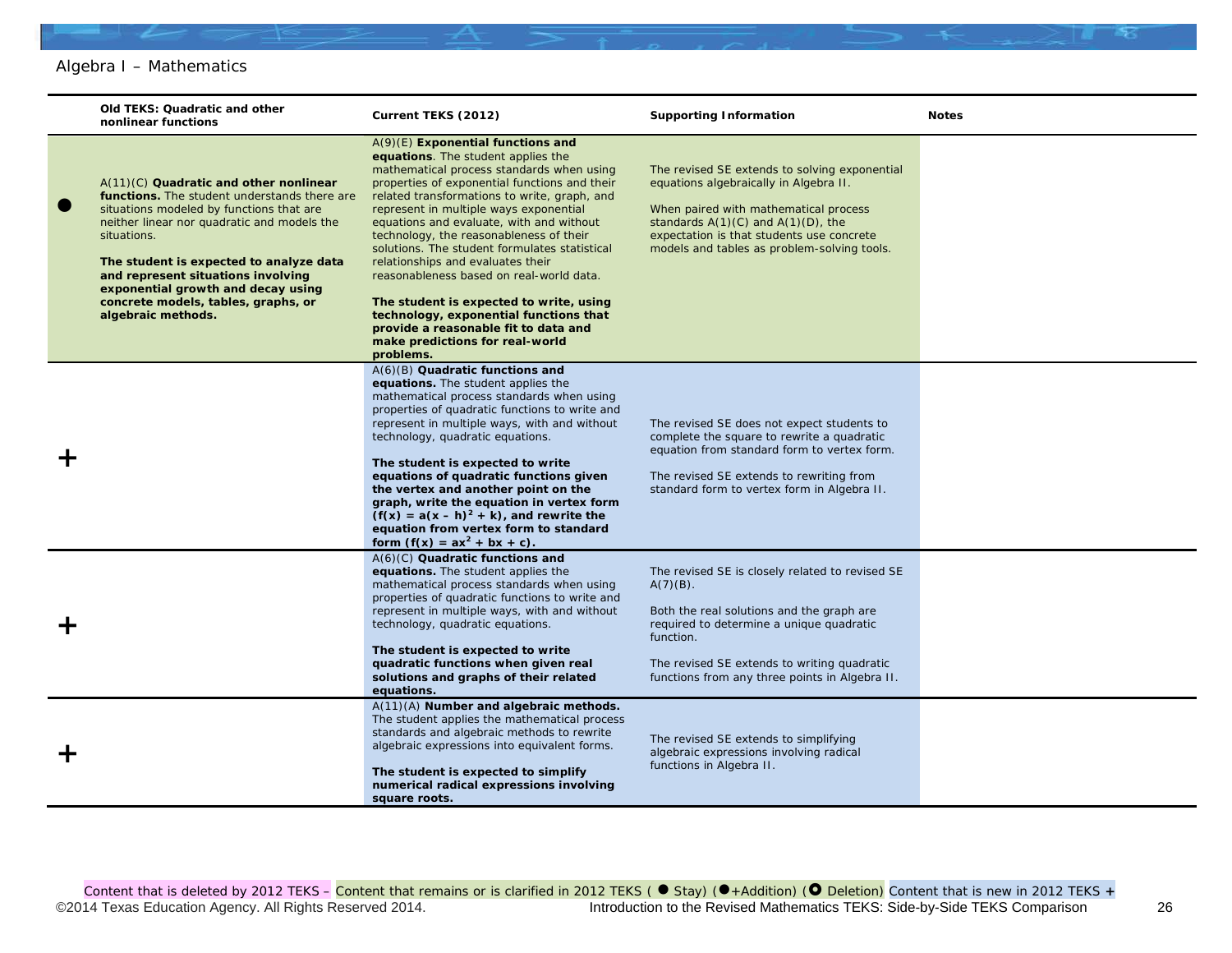| <b>Old TEKS</b> | Current TEKS (2012): Mathematical<br>process standards                                                                                                                                                                                                                                        | <b>Supporting Information</b>                                                                                                                                                                                                     | <b>Notes</b> |
|-----------------|-----------------------------------------------------------------------------------------------------------------------------------------------------------------------------------------------------------------------------------------------------------------------------------------------|-----------------------------------------------------------------------------------------------------------------------------------------------------------------------------------------------------------------------------------|--------------|
|                 | A(1)(A) Mathematical process standards.                                                                                                                                                                                                                                                       | The focus is on application in three areas:<br>everyday life, society, and the workplace.                                                                                                                                         |              |
|                 | The student uses mathematical processes to<br>acquire and demonstrate mathematical<br>understanding.                                                                                                                                                                                          | This SE, when paired with a revised content SE,<br>allows for increased relevance through<br>connections within and outside mathematics.                                                                                          |              |
|                 | The student is expected to apply<br>mathematics to problems arising in<br>everyday life, society, and the workplace.                                                                                                                                                                          | Example: When paired with revised content SE<br>$A(4)(B)$ , the expectation is that students<br>analyze data to compare and contrast<br>association and causation in real-world<br>situations as well as mathematical situations. |              |
|                 | A(1)(B) Mathematical process standards.<br>The student uses mathematical processes to<br>acquire and demonstrate mathematical<br>understanding.                                                                                                                                               | This process standard provides continuity                                                                                                                                                                                         |              |
|                 | The student is expected to use a problem-<br>solving model that incorporates analyzing<br>given information, formulating a plan or<br>strategy, determining a solution, justifying<br>the solution, and evaluating the problem-<br>solving process and the reasonableness of<br>the solution. | through application of the same problem-<br>solving model included in the TEKS for<br>kindergarten through grade 8.                                                                                                               |              |
|                 | A(1)(C) Mathematical process standards.<br>The student uses mathematical processes to<br>acquire and demonstrate mathematical<br>understanding.                                                                                                                                               | The phrase "as appropriate" indicates that<br>students are assessing which tool and<br>techniques to apply rather than trying only one<br>or all of those listed.                                                                 |              |
|                 | The student is expected to select tools,<br>including real objects, manipulatives,<br>paper and pencil, and technology as<br>appropriate, and techniques, including<br>mental math, estimation, and number<br>sense as appropriate, to solve problems.                                        | Example: When paired with revised content SE<br>$A(5)(C)$ , the student is expected to choose an<br>appropriate tool and technique to solve a<br>system of equations.                                                             |              |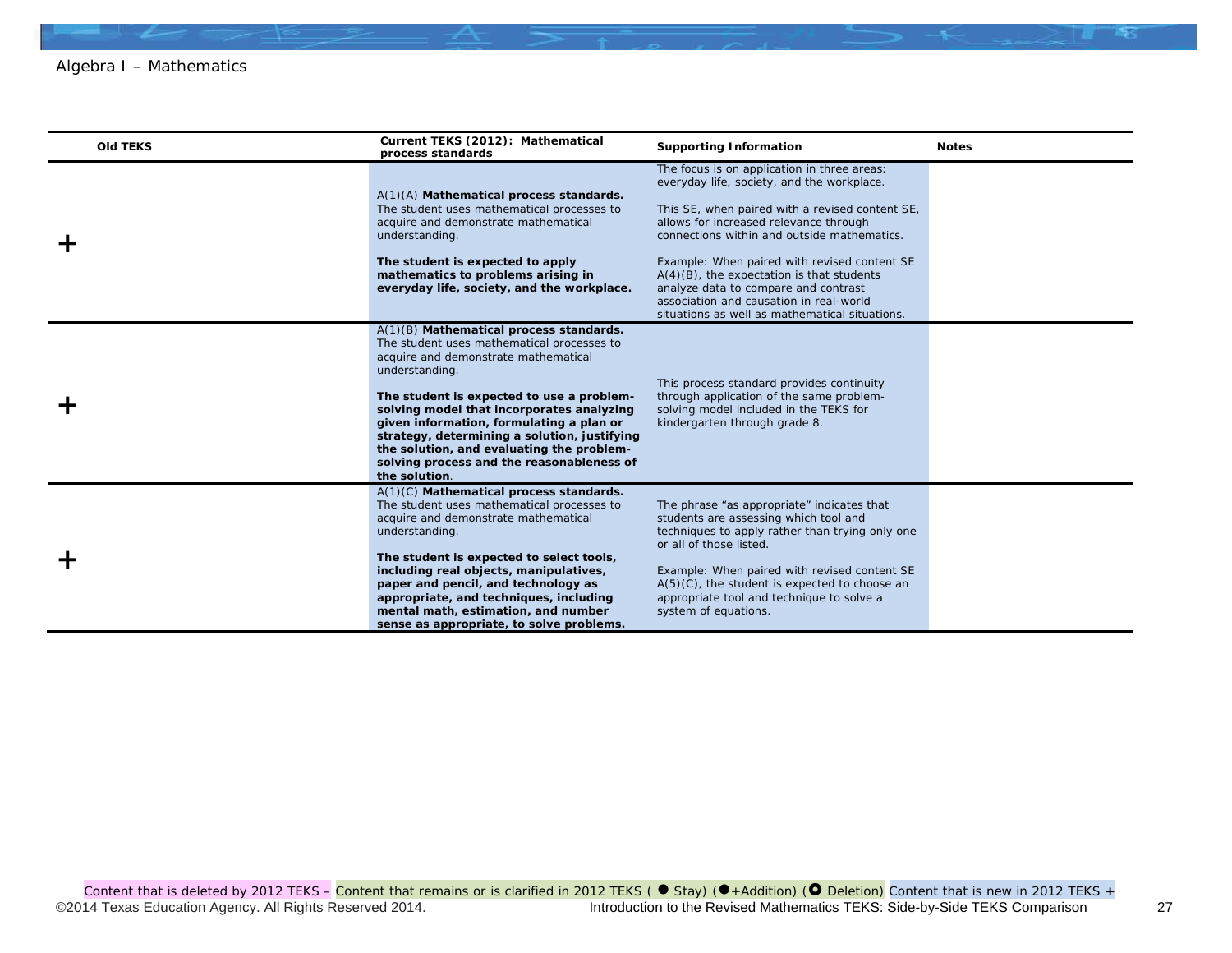| <b>Old TEKS</b> | Current TEKS (2012): Mathematical<br>process standards                                                                                                                                                                                                                                                                                                           | <b>Supporting Information</b>                                                                                                                                                                                                                                                                                                                                                                                                                                                                                                                                                                                                                                                                                                                                                                                                                                                 | <b>Notes</b> |
|-----------------|------------------------------------------------------------------------------------------------------------------------------------------------------------------------------------------------------------------------------------------------------------------------------------------------------------------------------------------------------------------|-------------------------------------------------------------------------------------------------------------------------------------------------------------------------------------------------------------------------------------------------------------------------------------------------------------------------------------------------------------------------------------------------------------------------------------------------------------------------------------------------------------------------------------------------------------------------------------------------------------------------------------------------------------------------------------------------------------------------------------------------------------------------------------------------------------------------------------------------------------------------------|--------------|
|                 | A(1)(D) Mathematical process standards.<br>The student uses mathematical processes to<br>acquire and demonstrate mathematical<br>understanding.<br>The student is expected to communicate<br>mathematical ideas, reasoning, and their<br>implications using multiple<br>representations, including symbols,<br>diagrams, graphs, and language as<br>appropriate. | Student communication is expected to address<br>three areas: mathematical ideas, reasoning,<br>and implications of these ideas and reasoning.<br>Specificity is added to the means of<br>communication. Communication can be through<br>the use of symbols, diagrams, graphs, or<br>language. The phrase "as appropriate" implies<br>that students are assessing which<br>communication tool to apply rather than trying<br>only one or all of those listed.<br>The use of multiple representations includes<br>translating and making connections among the<br>representations.<br>Example: When paired with revised content SE<br>$A(7)(B)$ , the student is expected to<br>communicate the relationship between linear<br>factors of quadratic expressions and the zeros<br>of their associated quadratic functions using<br>symbols, graphs, and language as appropriate. |              |
|                 | A(1)(E) Mathematical process standards.<br>The student uses mathematical processes to<br>acquire and demonstrate mathematical<br>understanding.<br>The student is expected to create and use<br>representations to organize, record, and<br>communicate mathematical ideas.                                                                                      | The expectation is that students use<br>representations for three purposes: to<br>organize, record, and communicate<br>mathematical ideas.<br>Representations include verbal, graphical,<br>tabular, and algebraic representations<br>As students create and use representations,<br>they will evaluate the effectiveness of their<br>representations to ensure that they are<br>communicating mathematical ideas with clarity.<br>Example: When paired with revised SE A(4)(C),<br>the expectation is that students create and use<br>tables or graphs in order to organize data,<br>determine an algebraic model that fits the<br>data, and communicate the implications of the<br>data and their model.                                                                                                                                                                    |              |